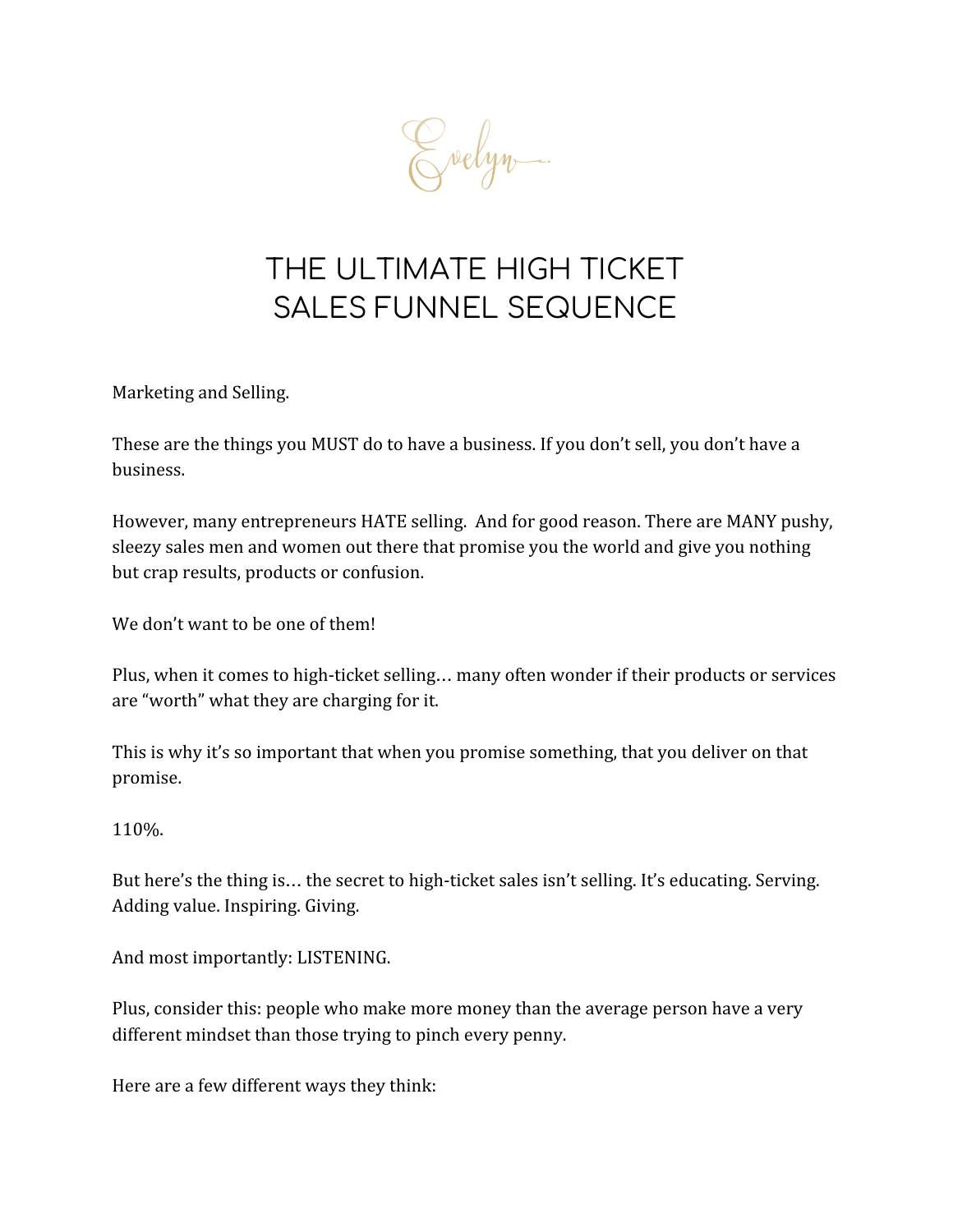They consider their time rather than their money. They make decisions more quickly. They are looking for the *results* your offer has. They buy because they have the desire to buy. They buy because they see the value (that you have educated them on).

So this is why it's very important to communicate the value to them and also listen to what they need so you know what value they are looking for.

And here's the thing… you can put together an amazing funnel sequence ONE TIME that does that for you over and over.

A funnel sequence that does the heavy lifting 24/7 days a week, bringing ideal high-ticket prospects to you.

When used correctly, your high-ticket funnel sequence can act as your personal online salesperson who quietly and diligently brings high-ticket clients to you, so you don't have to constantly be searching for them.

Today I'll teach you how to do this.

You'll learn:

- 1. What to include in your High-Ticket Funnel Sequence
- 2. What to say in your ad, on your sign-up page, and in the video
- 3. When to send the specific emails and how to write them
- 4. How to optimize the emails for high-ticket sales

Once you've read through this PDF, you'll know exactly how to deliver the highest amount of education, value, and service, inspiring your customers to buy by using specific strategies and psychological triggers.

It's the exact funnel sequence many 6 and 7-figure entrepreneurs have used to create multiple 6-figures sales for themselves and clients in a wide variety of niches.

Now let's dive in and create that high-ticket funnel sequence!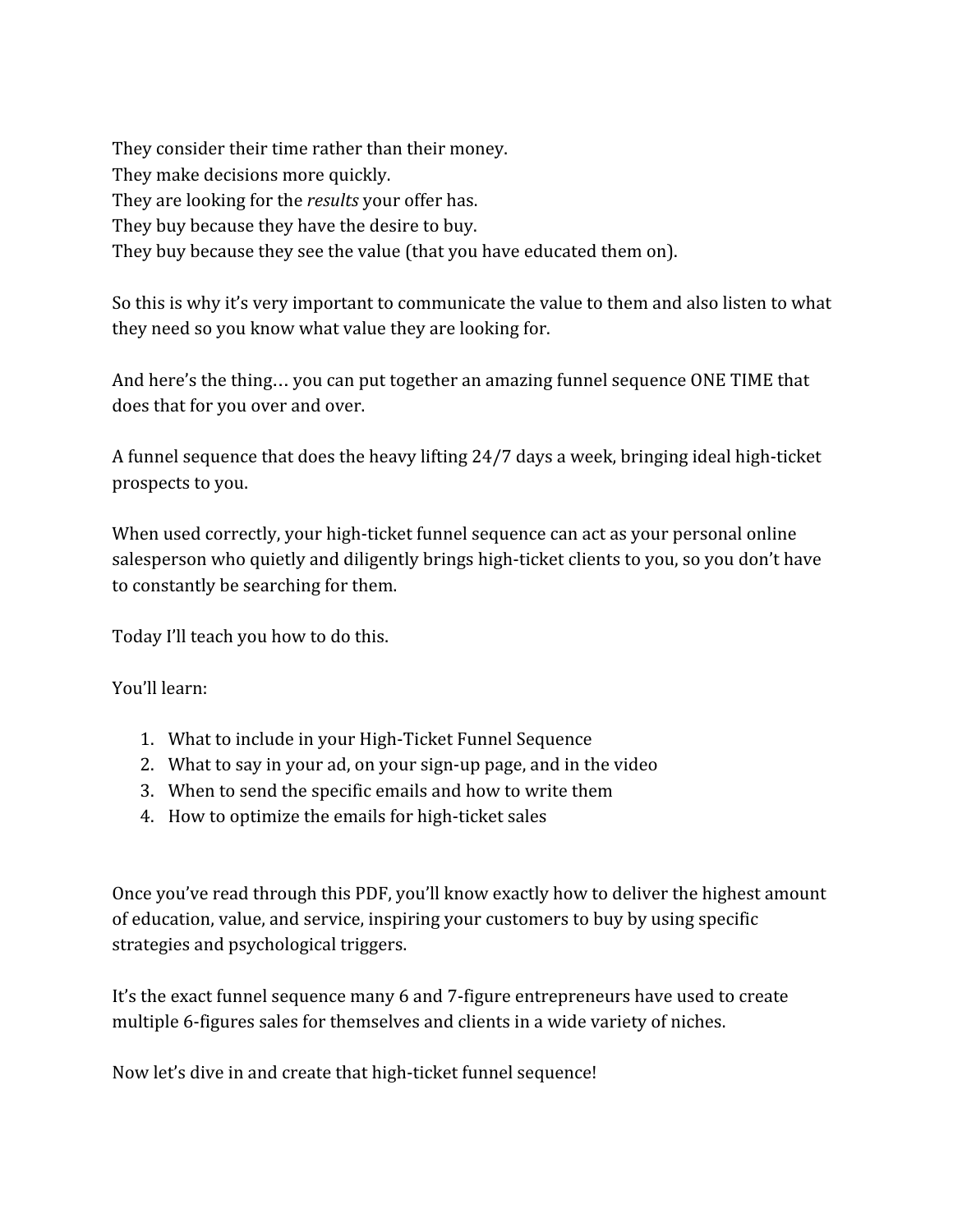## FUNNEL STAGE #1: THE AD

There are 7 main things a Facebook ad for a high-ticket offerings must do to be effective:

- 1. An attention-grabbing Visual that gets people to stop scrolling
- 2. A captivating headline that generates interest
- 3. Text that flows and invites and builds the relationship and is free from errors. Highlight the specific problem of a specific audience that your service solves. Agitate that problem by sharing what failure looks like. Describe your Ideal Client's problem in detail, establish the cost of NOT solving the problem, and touch on several of the solutions they've already likely tried.
- 4. An irresistible downloadable offer for your ideal customers
- 5. Benefit/needs driven content (relevant)
- 6. A clear call to action (CTA)
- 7. A link to a Landing Page/Sign-Up page that works

Here is a great example copy (text) that does this well:

*Creating your first online course is hard.*

*And when trying to grow an online business selling courses, it's essential to know what to do to stay in business.*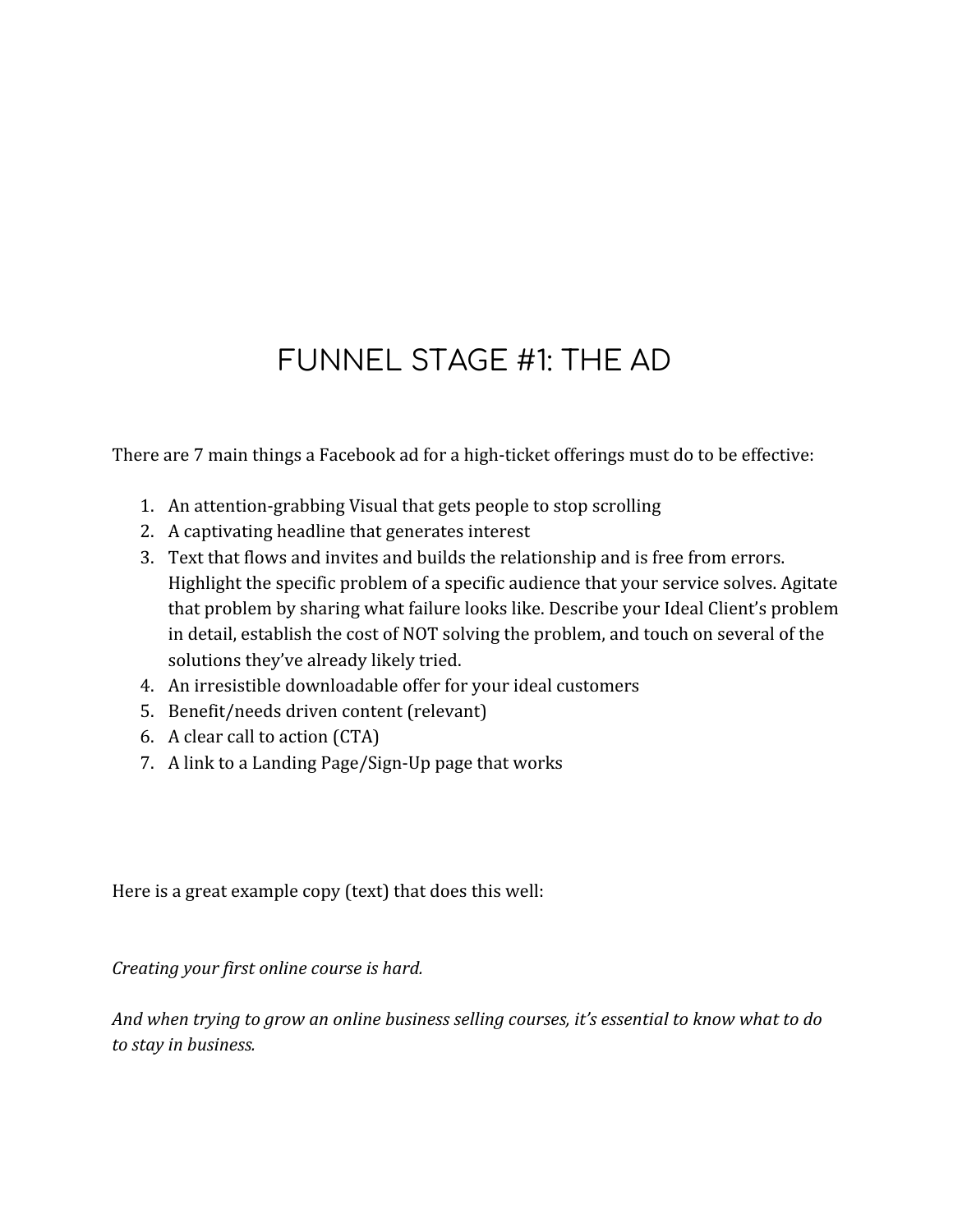*The scary part? Most first-time course-creators will admit they're not sure how to create their course and don't know how to market it.*

*That's when they take the "shot-gun" approach to course creation and selling.*

… *they create the best course they can without knowing that there are 5 essential steps needed to make the course successful.*

… *they throw together an email sequence that turns hard-earned subscribers tone-deaf.*

… *they pay thousands for Facebook ads that are invisible to their ideal buyers.*

… *and yet they're still lucky if they recover what they paid out in ads.*

*The fact is, great courses don't just happen by accident.*

*And there are hundreds of factors for why a course doesn't sell, but most course creators don't dig in and actually identify the root causes.*

*That's how they end up with courses that do nothing but gather virtual dust.*

*Which is why I created a free PDF "5 Steps to Creating Your First Profitable Online Course" that identifies the musts of how to create an online course, how to sell it, and the most common mistakes to avoid.*

*Want to learn how to create a stellar online course and how to get it sold?*

*Grab a free copy of "The 5 Steps to Creating Your First Profitable Online Course."*

*CLICK HERE*

*Enjoy!*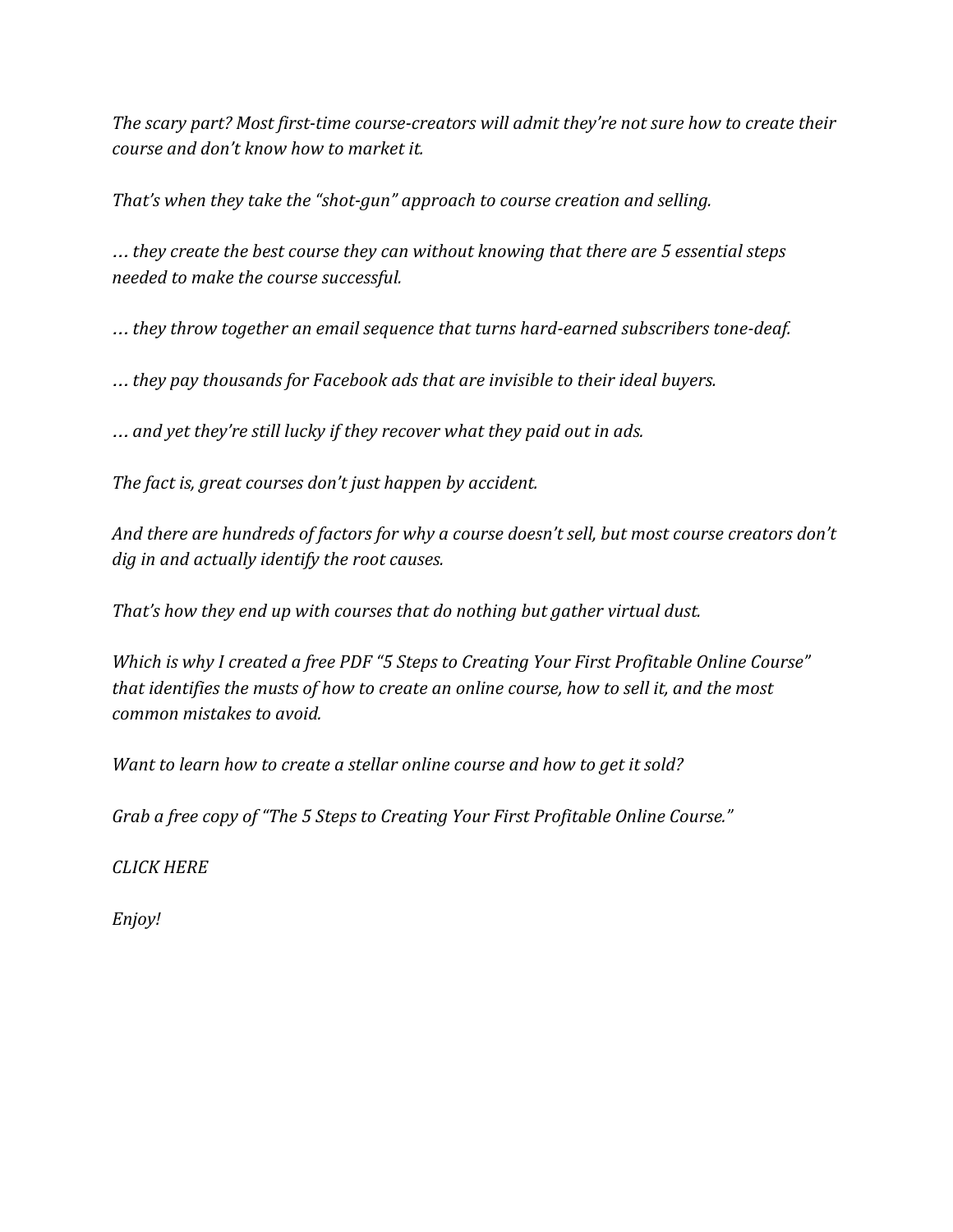# FUNNEL STAGE #2: THE LANDING PAGE (S)

There is ONE thing a Sign-Up Page needs to do well in order to get your prospect to advance through your funnel: Get them to give up their email in exchange for your Freebie. You do this by 1. Making the page super simple, 2. Having a clear call to action, and 3. Reminding them of the Freebie they will receive.

Get your free copy of the payment recovery checklist Download the free checklist companies like SwagBox have used to start recovering 70% (or more) of their failed payments. It'll allow you to uncover your biggest opportunities for reducing failed payments and lowering your churn rate. Your email Get the checklist

Here's a great example:

Many times that's the end of it. However, for a high-ticket sales funnel, we will want to add a second Sign-Up Page on the Thank you page which presents a clear and compelling call-to-action to **schedule a sales call.**

Here's an example: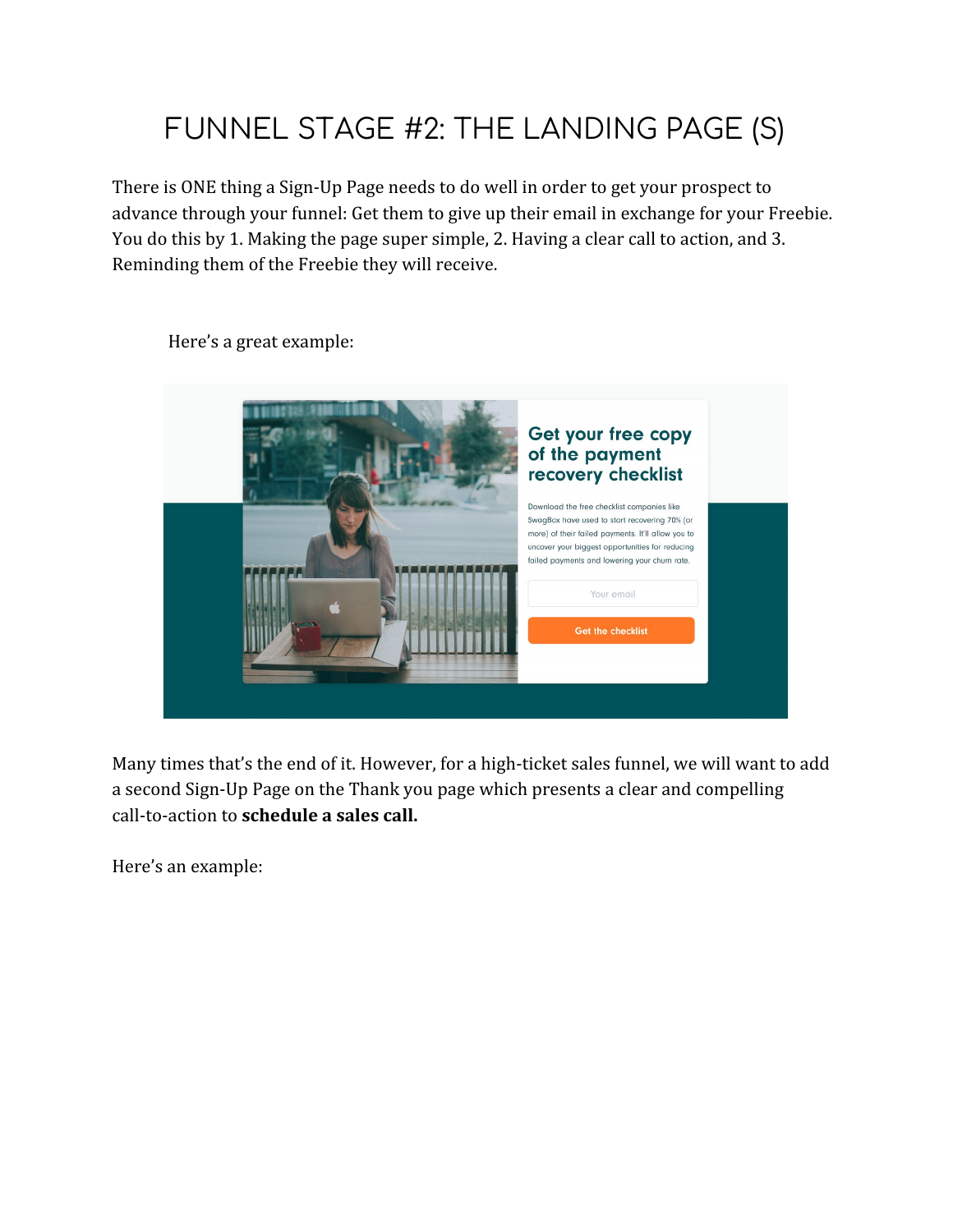

Here are a few things that are important to note about this 2nd sign-up page:

#### **#1: It states that their Freebie is on the way at the top**

**#2: The benefit at the bottom:** There's a testimonial at the bottom that states the benefit, that business will DOUBLE.

**#3: The headline reframes the phone call:** "Let our retention experts conduct a FREE audit." This reframes the call and makes it more enticing by focusing on the actual result they'll get from the call. Plus, high-ticket sales is focused on listening, and you can do the 100% with a phone call. Plus, it's an ADDED benefit to the Freebie they just signed up for. **#4: There is a video:** The video on the Call Booking Page adds a personal touch. If you're going to go from browsing your Facebook feed to booking a phone call with someone you've never met, it can be helpful to actually see their face and hear them talking to you. A video gives you the opportunity to do exactly that.

**#5: It doesn't speak about what you'll be selling on the sales call** (which is your high-ticket offer). It only hints at it. It's important not to reveal the price here as they don't yet know what benefits they will be receiving and they don't know what's included. Save the offer and price for the phone call.

Here's an example video script (this is just an example, not an actual example) you can rewrite for your own purposes: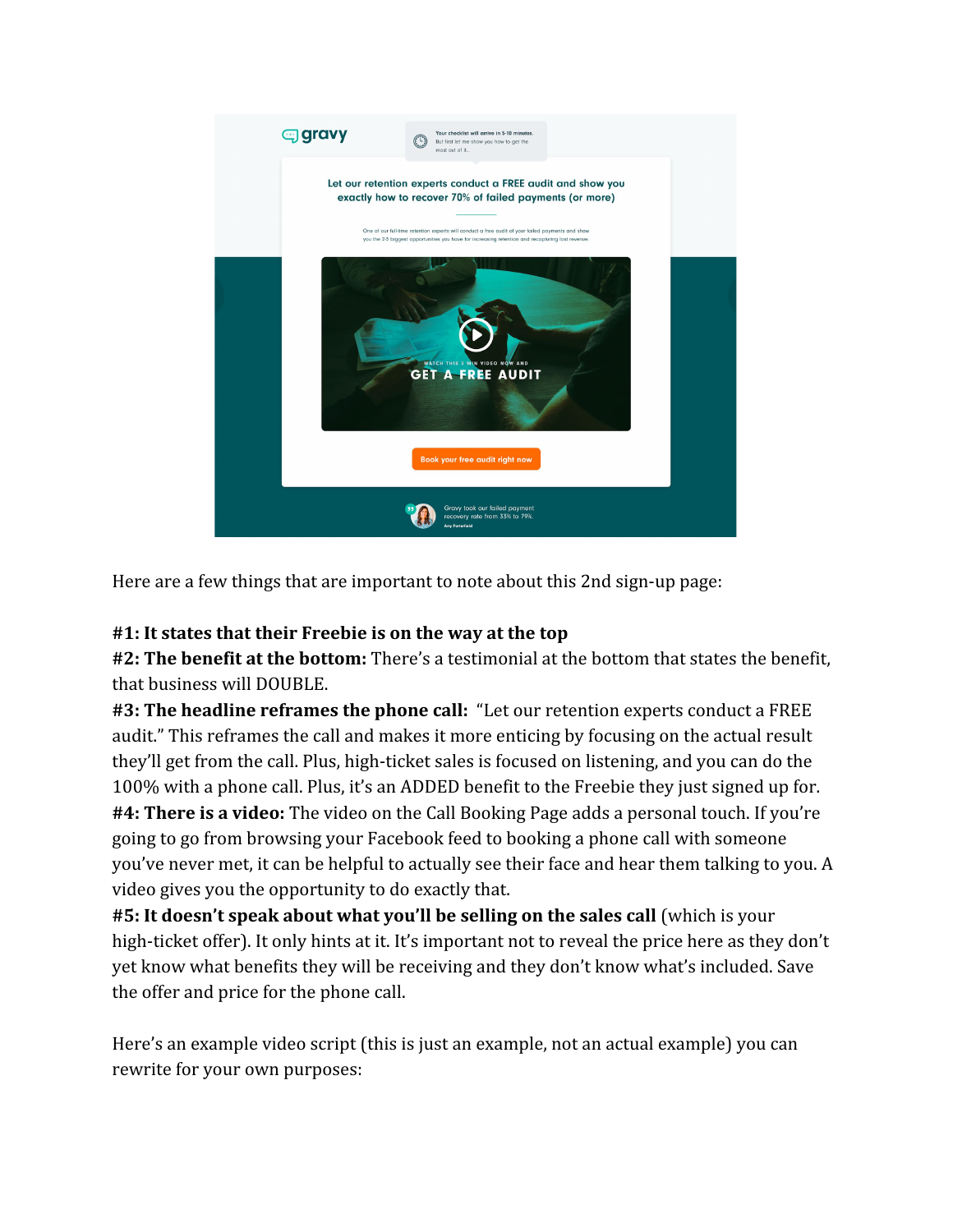*Hey, Evelyn here,*

*I'm stoked that you downloaded "The 5 Steps to Creating Your First Profitable Online Course" so you can create your course, build your brand, and increase sales in your business.*

*A few months back, Christina was super frustrated because she was struggling with selling her online course. She had worked on it for months, and had been trying to figure out how to finish it and market and sell it, but felt she was going nowhere. She seemed to not be able to get people interested in her course, which made her worried that her course wouldn't sell at all. That meant that at this rate, she wouldn't be able to stay in business.*

*Fortunately, she didn't give up. She did something about it. She had me take a look at her course and every step in her marketing process, from the ad to the email sequences to sell her course. In our strategy session, I walked her through a handful of simple but powerful strategies to tweak her course and how to market it so people would buy.*

*The results? Within a few months of implementing those strategies, Christina is now selling an average of \$17,900 per month in courses.*

*A huge increase in monthly revenue, just by making a few simple tweaks.*

*If you've ever heard the expression "small hinges that swing big doors," that's exactly how you should look at creating and selling your online course*

*Every month, I help dozens of entrepreneurs get results just like Christina's. I improve their courses and course titles, their ads, sign-up pages, and email sequences, show them simple, scalable strategies that will make their online sales process convert at unprecedented levels, and then I work with them to implement those strategies.*

*One thing I've discovered is that usually it's not the course topic or the course there's a problem with. It's the title, the length, or the marketing strategy.*

*Here's the thing. When it comes to courses, there's a specific way to create them and sell them. The key is knowing where your problems are and then matching them with the right solutions.*

*Do you want me to do a check-up on your course idea or course and sales process and uncover the opportunities you have to dramatically increase your sales?*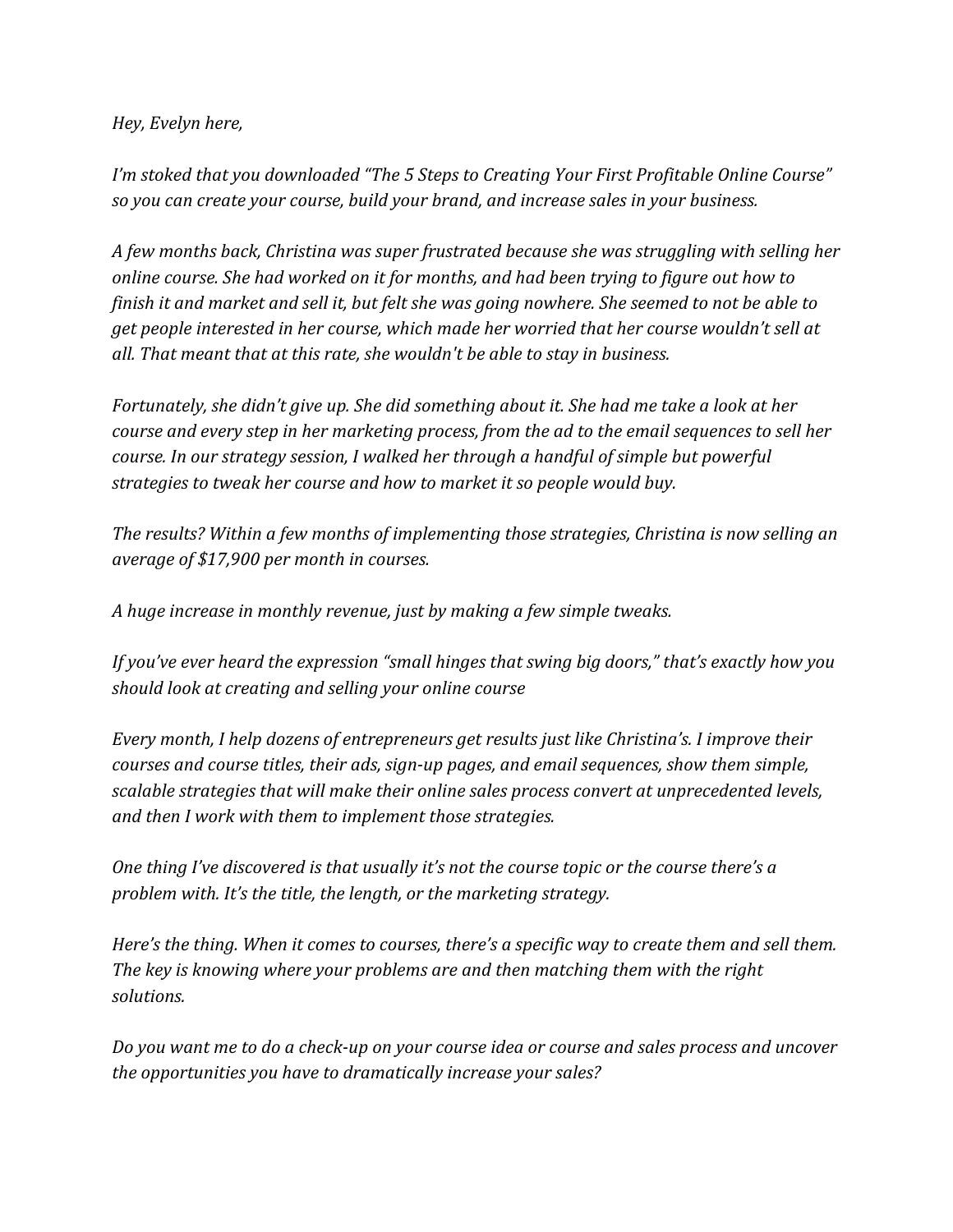*If so, my free Profitable Course Strategy Session is for you.*

*In this session we'll do three things:*

*1. I'll conduct a quick review of your course idea or course and your online presence so I can show you where your loopholes are.*

*2. Based on that review, I'll walk you through which direction you need to take to make your course profitable.*

*3. If it's a fit, I'll show you what it would look like to have me working alongside you to implement the strategies and processes we discuss in the session.*

*Now, this session is 30 minutes long and I can only do one each day, so you need to be serious about selling your course and interested in working with me before you book the session. I aim to make it the best 30 minutes you spend this week.*

*I'll call you on the number that you put in the form exactly on time. So all that I ask is that you show up and be ready to focus 100%. So I don't want you to waste my time and I don't want to waste your time.*

*So, if you're serious about this, book your session and make sure you show up. These strategy sessions fill up fast, so don't take a spot that I would reserve for someone else.*

*Go ahead and book your session now so we can show you how to get a handle on your course creation and marketing and increase revenue. I can't wait to see what opportunities we find for you.*

But Wait…What Happens If Someone Signs Up for your Freebie and Does NOT Book a Call on the Thank You Page?

Your prospects can still end up booking a call thanks to the follow-up email sequence you will send them after they opt in for your Freebie. Which is the 3rd part of your High-Ticket Sales Funnel Sequence.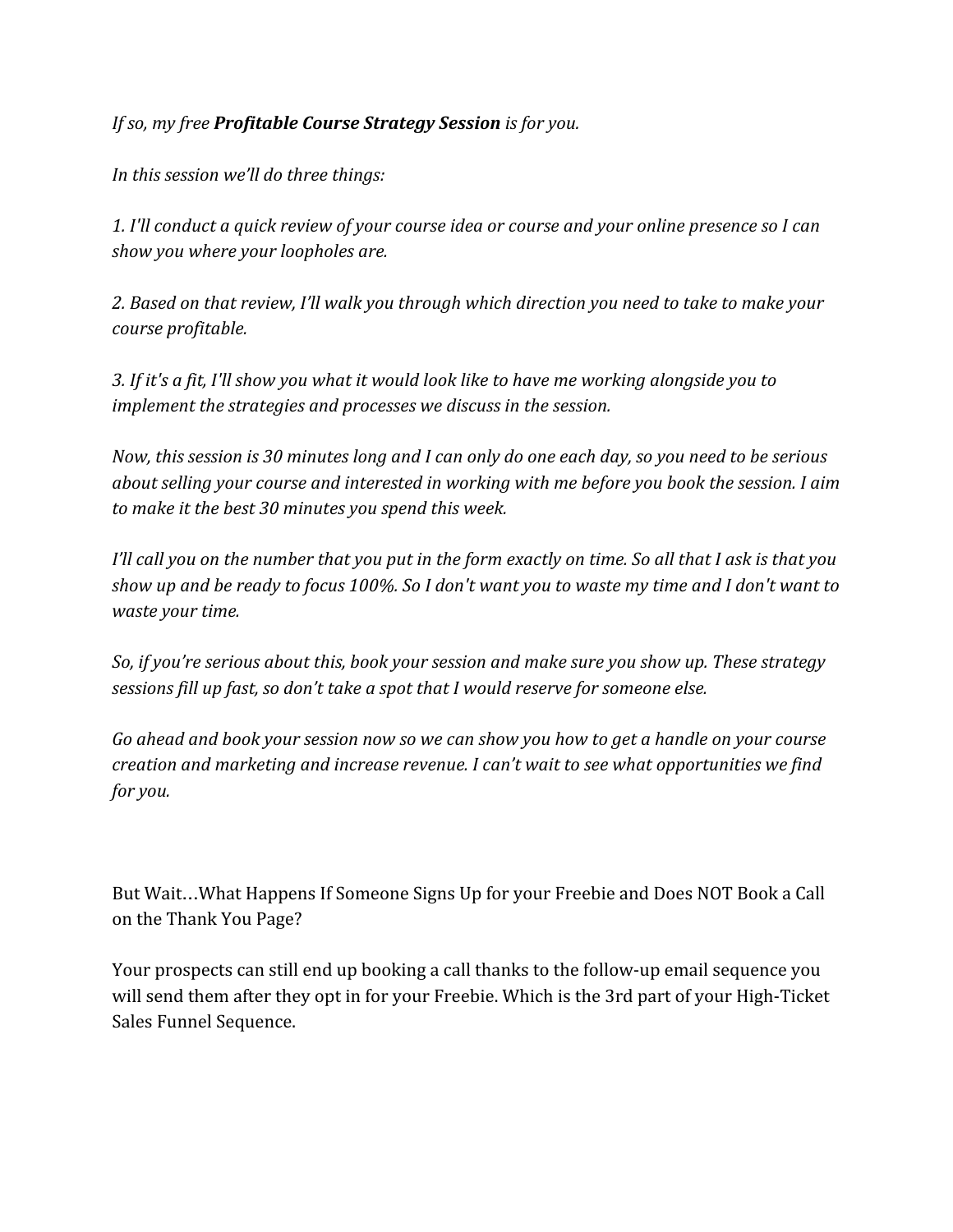## FUNNEL STAGE #3: THE HIGH-TICKET EMAIL **SEQUENCE**

Here's the thing, you will want to continue to focus on getting your prospects on the phone with you.

That's why it's SUPER critical to offer your Freebie *before* you ask prospects to book a call. It allows you to continue to build a relationship with them and communicate the value of the discovery call.

Here is an entire follow-up sequence of emails so you can see exactly what it looks like and how it works.

### **EMAIL #1: THE WELCOME EMAIL**

Welcome Emails have the highest open rate of any other emails. So make it count!

Think back to the emails you have signed up for. Pretty much every email list you join will have a "Welcome" email sent to you the second you join.

Take a moment to consider some Welcome Emails you really liked. Why did you like them? What stood out to you? What did they include?

The Welcome Email has these main purposes:

- 1. To welcome your new subscriber
- 2. To start to build the relationship
- 3. To build trust
- 4. To introduce your company and get them more involved
- 5. To add value or educate or deliver a freebie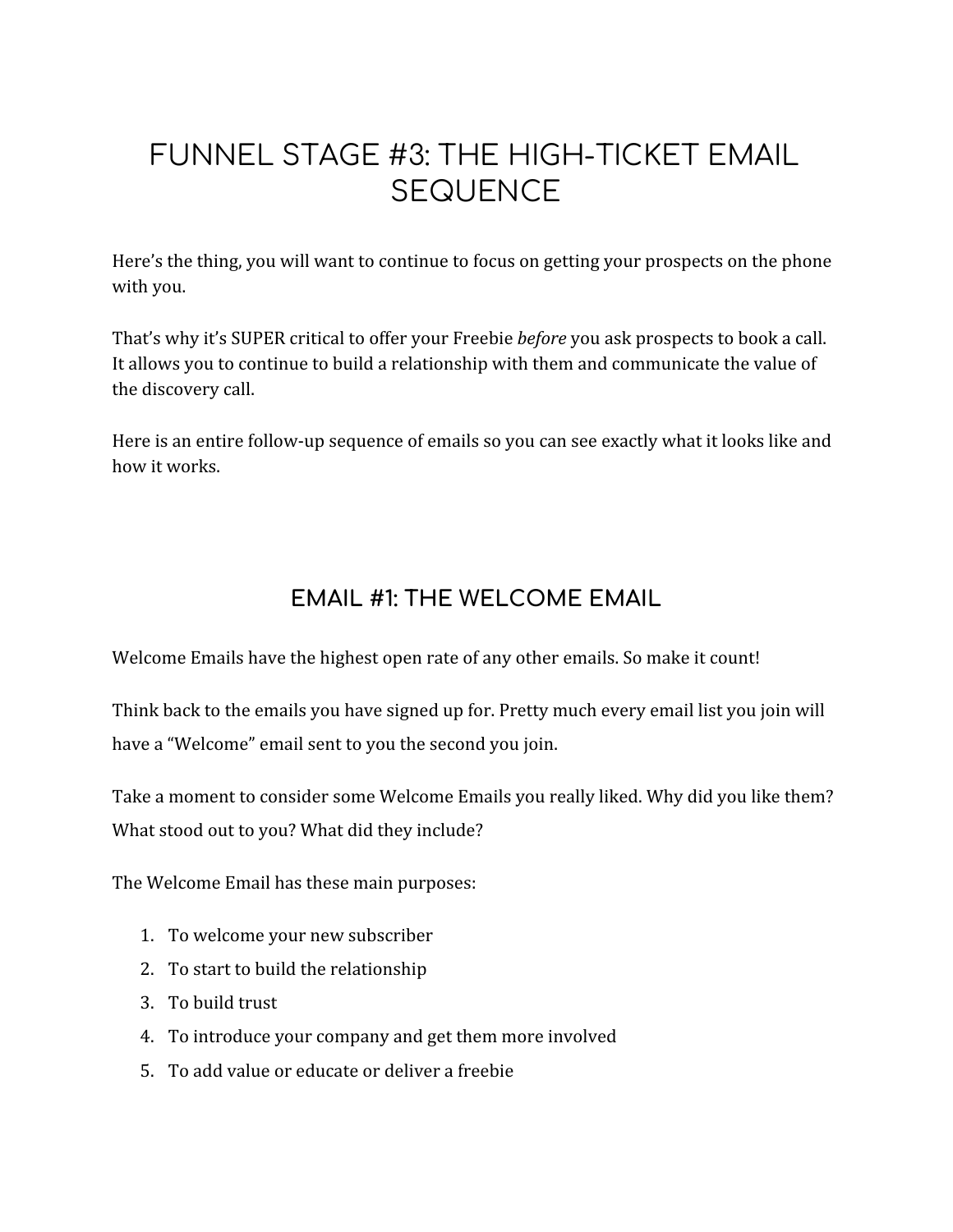- 6. To get them excited about what else will be coming (i.e. more Freebies, great content, giveaways, more community, offers, more coupons, etc.)
- 7. To book a call with you

What's not the intention of the Welcome Email? To sell.

Here's the thing. You can't jump *right* into a sales email. You first need to thank your audience, build trust with them and set some expectations.

When to schedule the Welcome Email: On "Day 0" aka, as soon as your new subscriber signs up for your email list.

Objectives: (see above)

#### **EXAMPLE EMAIL 1: Subject line:** *The 5 Steps to Creating Your First Online Course* **(plus a little extra)**

Hey (Name)!

Evelyn here with *The 5 Steps to Creating Your First Profitable Online Course* you just requested.

#### **CLICK HERE** to access

Before you jump in though, quick reminder: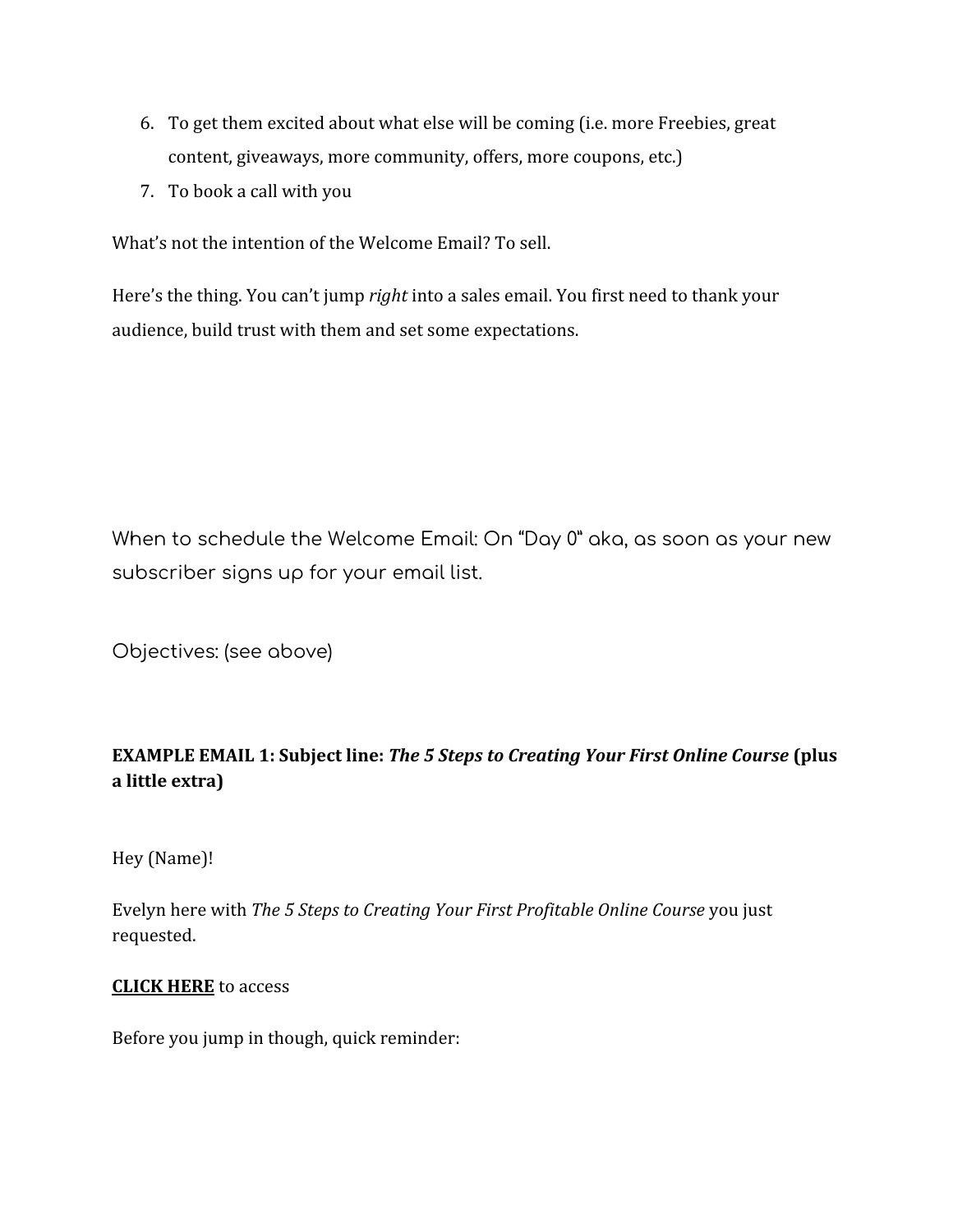This PDF will help you create your course and will help you identify the biggest causes of why a course isn't selling.

But it's what you do AFTER identifying those causes that will have the biggest impact on the amount of revenue you ultimately make. And that's where things can get confusing.

What should the sign-up page look like? What should be included in the emails? Who is my ideal client or target market? Where should I market? Will my course even sell?

Figuring all that out on your own can feel totally overwhelming.

That's why I'm available for a free Profitable Course Strategy Session with you.

*In this session we'll do three things:*

*1. We'll conduct a quick review of your course idea or course and also your funnel so I can show you where your blindspots are.*

*2. Based on that review, I'll walk you through exactly what you need to do next to get that course up online and selling, increasing revenue.*

*3. If it's a fit, I'll show you what it would look like to have me working alongside you to implement the strategies and processes we discuss on the call.*

All you have to do is **CLICK HERE** to book one of the remaining sessions before they all get snatched up.

Even if you decide you don't need any help from me beyond the free session, you'll still walk away with a fresh set of actionable ideas for your course and funnel. That's my promise to you.

I'm looking forward to hearing from you soon!

Evelyn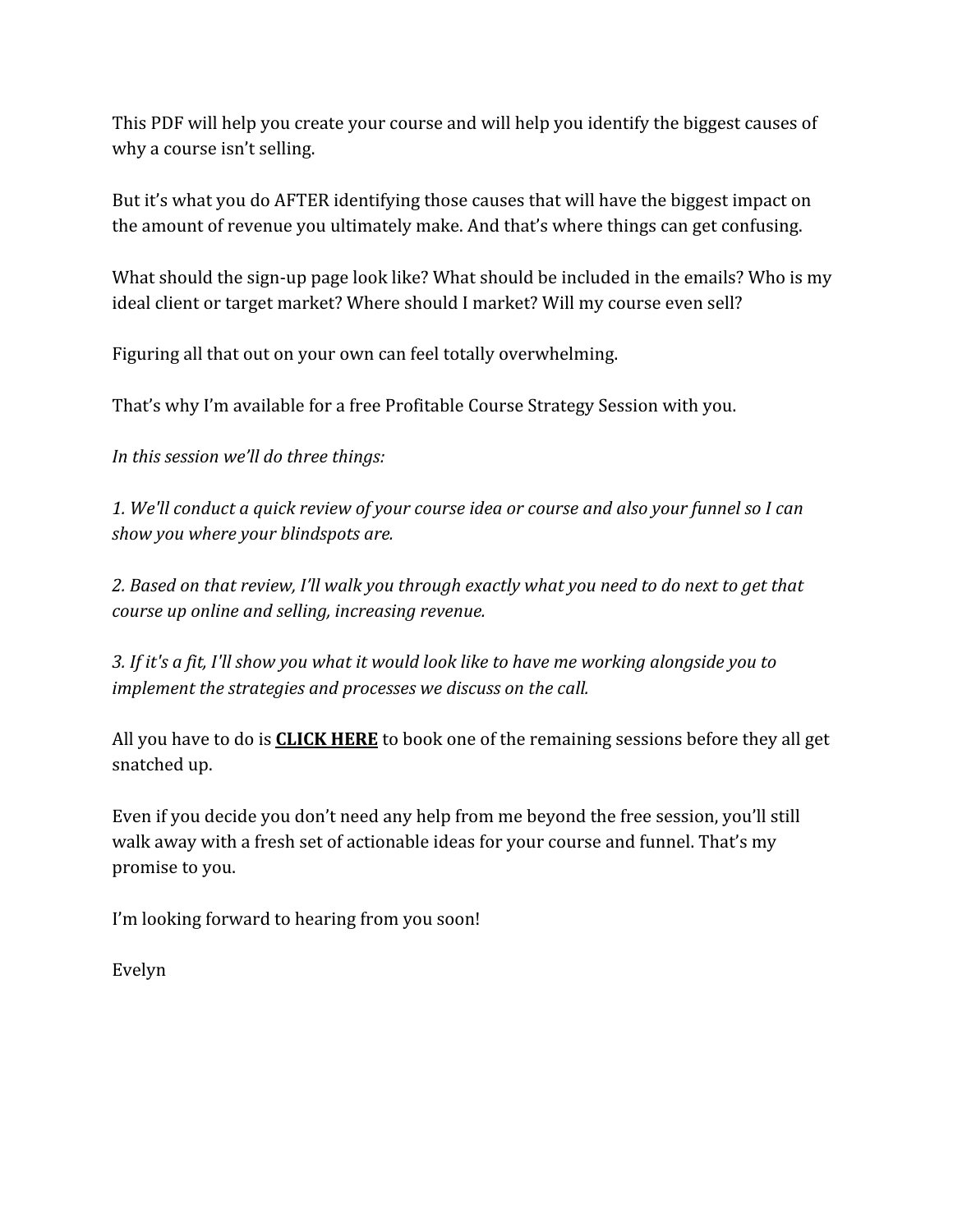### **EMAIL #2: THE SOCIAL PROOF EMAIL**

#### **70% of people are [willing](http://www.nielsen.com/us/en/insights/news/2012/trust-in-advertising--paid-owned-and-earned.html) to trust a testimonial from someone they've never met.**

Yep, crazy, right?

Why? Because testimonials are a form of **[social proof](https://sumo.com/stories/build-social-proof)** which triggers our social contagion instinct, the psychological tendency to do what other people are doing… because if *they're* doing it, it must be worthwhile.

Think about it: would you walk into a restaurant that's completely empty during rush hour? Well, you might, but you'd probably be skeptical about the quality of their food. On the other hand, if you see a restaurant that's jam-packed, it *must* be good.

Testimonials serve the same purpose for *your* business, increasing **[conversions,](https://sumo.com/stories/social-proof-types) [credibility and sales](https://sumo.com/stories/social-proof-types)**.

There are *tons* of ways you can inject social proof into your sales sequence:

- Through a testimonial of someone who's scored impressive results from your product or service
- A 3rd party pitch video from a reliable source
- A detailed case study of the results *you* got from this offering can help new prospects open their minds to the impact you can have on them.

Including a picture of one or two clients or happy customers alongside their testimonial can **[supercharge your sales](http://socialtriggers.com/how-images-affect-conversions/)**, too.

When to schedule Email 2: 1 day after your Welcome Email.

Objective: To build trust and give social proof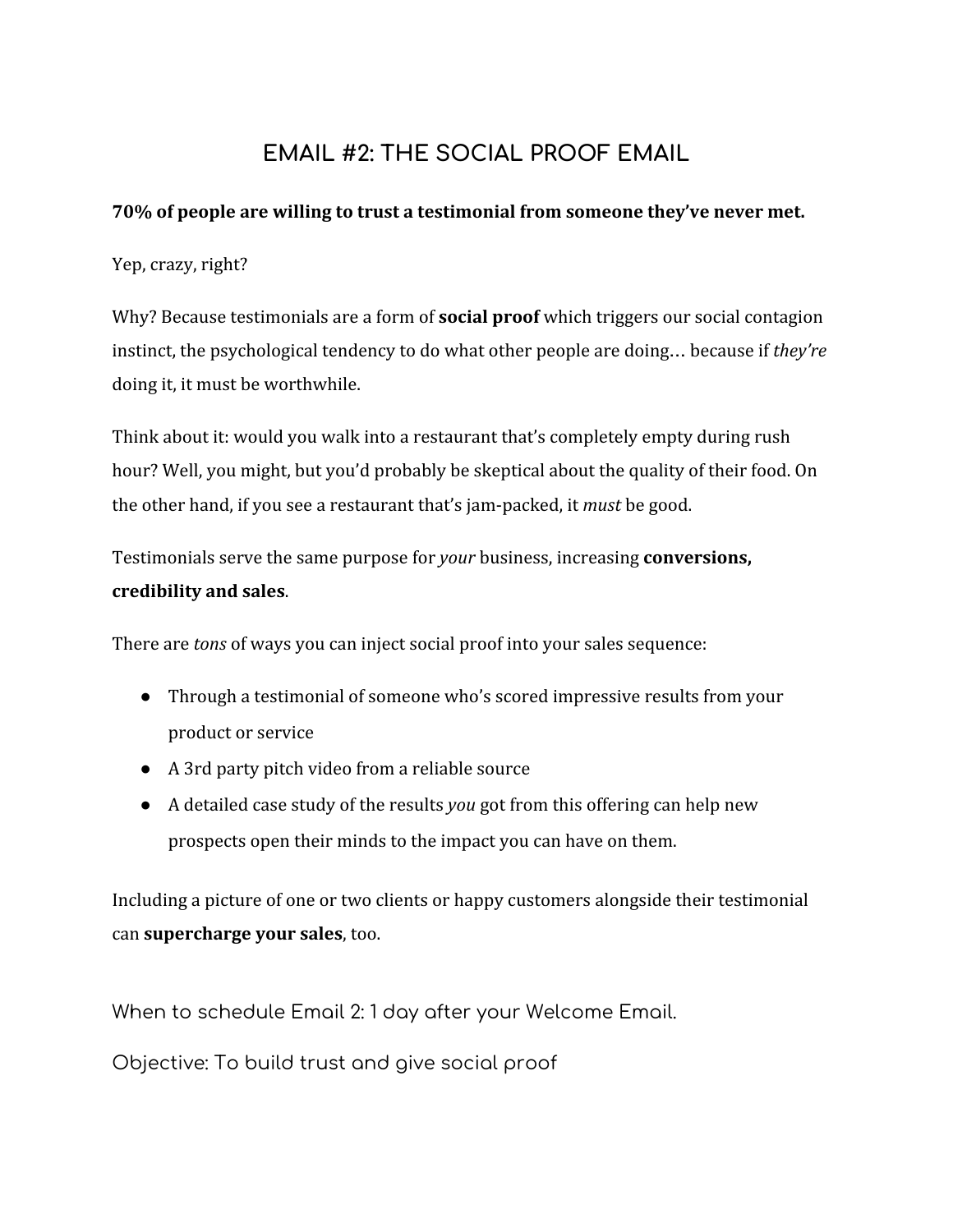#### **EXAMPLE EMAIL 2: Subject line: Most course creators don't consider this**

#### Hi (Name)!

Have you done your research on which course topics are viable in today's world? Are you testing and tracking every step of your course creation and marketing to see where you could be losing potential buyers?

These are simple questions, but you'd be surprised how many course creators don't do their research and don't track and manage data.

Like Mike.

He had just created his first online but it wasn't selling. He had followed all the steps in his funnel, had a great ad, had an email list set up and had spent over a thousand dollars on his ads with no return.

When I started to work with him, I immediately saw the issue. The name of his course didn't resonate with his ideal customers.

Once we changed that ONE THING, his sales skyrocketed!

And take Jessica, for example.

Jessica runs an online coaching business selling high-ticket courses called *Waking the Wonder*, which generates more than one million dollars in sales per year.

Given that income, Jessica obviously knows what she's doing. Yet when I asked her about tracking her sales and managing data, she admitted they weren't even on their radar.

"I asked my team to start tracking data," she says now, "and within a year, we generated over \$300,000 *extra* in revenue just by tracking our data."

See, part of why tracking wasn't even on Jessica's radar was because she didn't realize what a difference it could make.

So, what did she decide to do about it?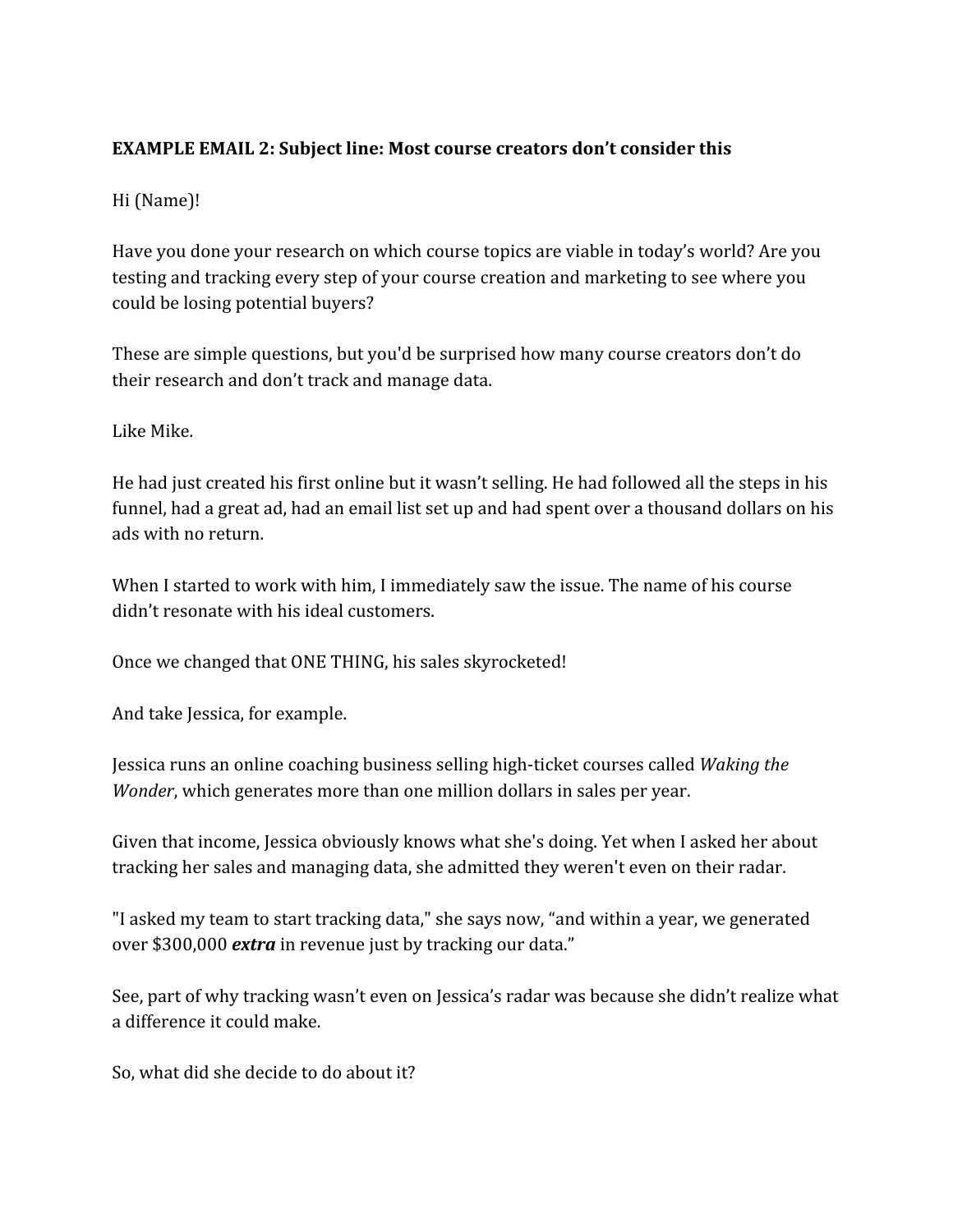Check out the video Jessica shot for us to see how she's since been able to increase her revenue:

[INSERT VIDEO]

And don't forget—you still have access to the **Profitable Course Strategy Session** I sent you the other day.

Have you checked it out yet?

If not, now's the perfect time to find out how much revenue you could be making. **CLICK HERE** to book your session now.

Talk soon,

Evelyn

## EMAIL #3: THE COURSE DEMO EMAIL

Now that your prospects have seen how your course can help *someone else*, it's time to lay it all on the table and pick apart exactly what they're getting so they can make an informed decision about whether your offering is right for *them*.

#### **You can do this through a course Demo Email.**

The only hard requirement is that this email must be **thorough, complete, and serve a one-stop resource** outlining everything your prospect needs to make their decision.

Include both the **features** and the **benefits**, and note that there's a *very* clear distinction between the two that many course creators miss.

Let's take an online course as an example: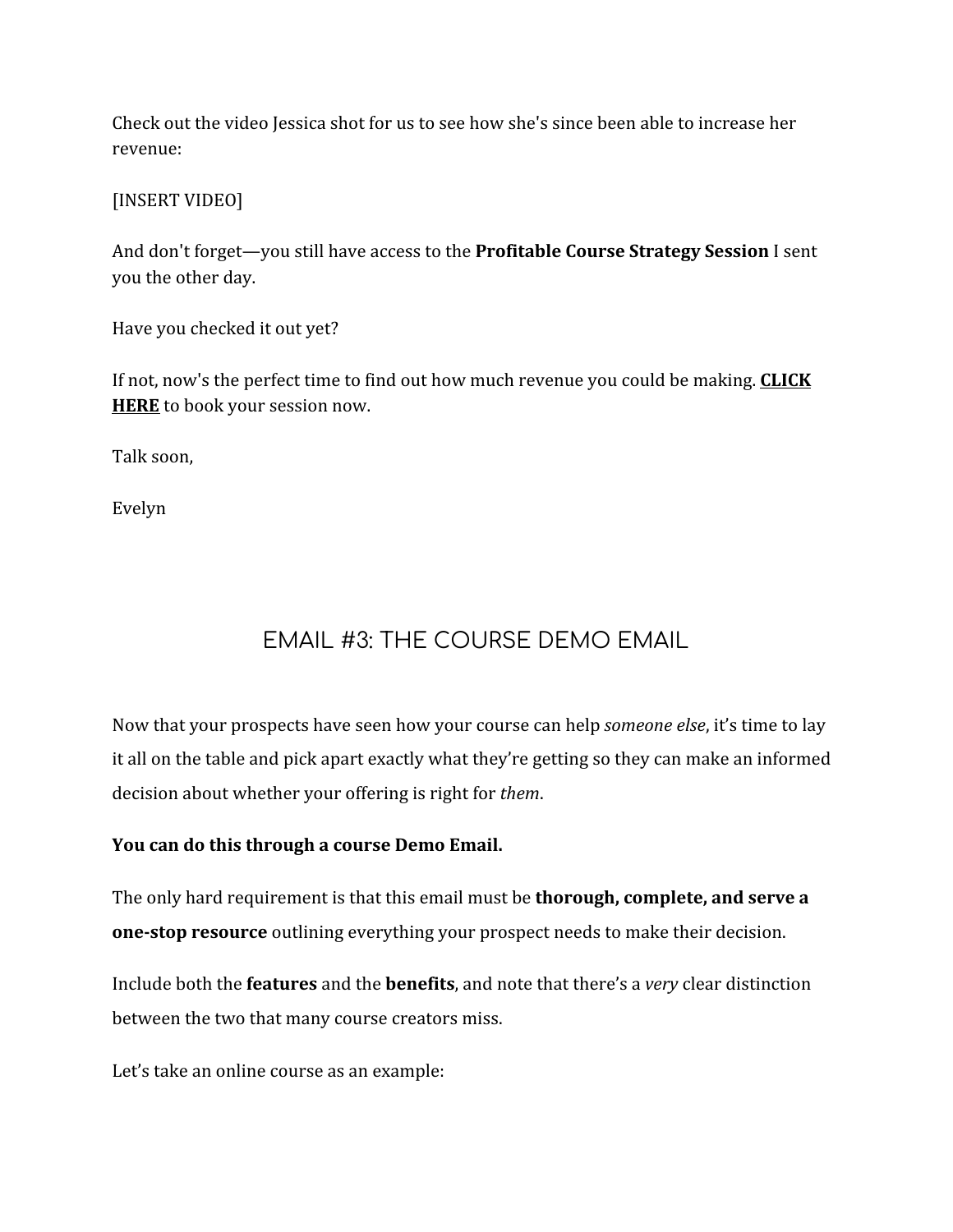- The features of the course might be the lessons and modules
- The benefits would be the outcomes: how will this course change your student's business, life, relationship, or whatever it is your course is all about? How will it take them from point A to point B and transform their lives for the better?

Here's an examples, where they clearly separate the benefits of getting the product, and the features of the product itself:

| <b>Benefits</b>                                                                                                                                                                                                                                                                                                                                                                                                                                                                                                                                                                                                      |
|----------------------------------------------------------------------------------------------------------------------------------------------------------------------------------------------------------------------------------------------------------------------------------------------------------------------------------------------------------------------------------------------------------------------------------------------------------------------------------------------------------------------------------------------------------------------------------------------------------------------|
| Here's the Results You Can Expect:                                                                                                                                                                                                                                                                                                                                                                                                                                                                                                                                                                                   |
| • Feel more confident in the communications you're sending out to your audience<br>Boost your open rates, turbo-charge your click-throughs & get more SALES<br>٠<br>• Save HOURS on your next email campaign by following alongside a simple<br>system with PROVEN results<br>Completely knock out an email sequence that SLAYS it (in the shortest time ever)<br>• Create your own "Sold-Out Email Sequences" with complete confidence<br>role is templates to meet your needs + keep using them over & over again<br>tow trus SIMPLE framework to keep your momentum going and steer you in the<br>right direction |
| Here's What You Get Inside:                                                                                                                                                                                                                                                                                                                                                                                                                                                                                                                                                                                          |
| Instant, Unlimited Access to all 8 Email Templates<br>٠                                                                                                                                                                                                                                                                                                                                                                                                                                                                                                                                                              |
| • Instant Access to the Original 6-Figure Email Campaign that these Templates Were<br>Adapted from                                                                                                                                                                                                                                                                                                                                                                                                                                                                                                                   |
| • The "Day-by-Day" Plan Behind this 6-Figure Email Campaign                                                                                                                                                                                                                                                                                                                                                                                                                                                                                                                                                          |
| Lifetime Unlimited Support + Feedback in the Private Facebook Group                                                                                                                                                                                                                                                                                                                                                                                                                                                                                                                                                  |

Once you lay it all out in plain sight like this, the sales will start trickling in (if they haven't already) because by this point, your audience has seen:

- the results you can deliver to *someone else*
- how you can help *them specifically*, and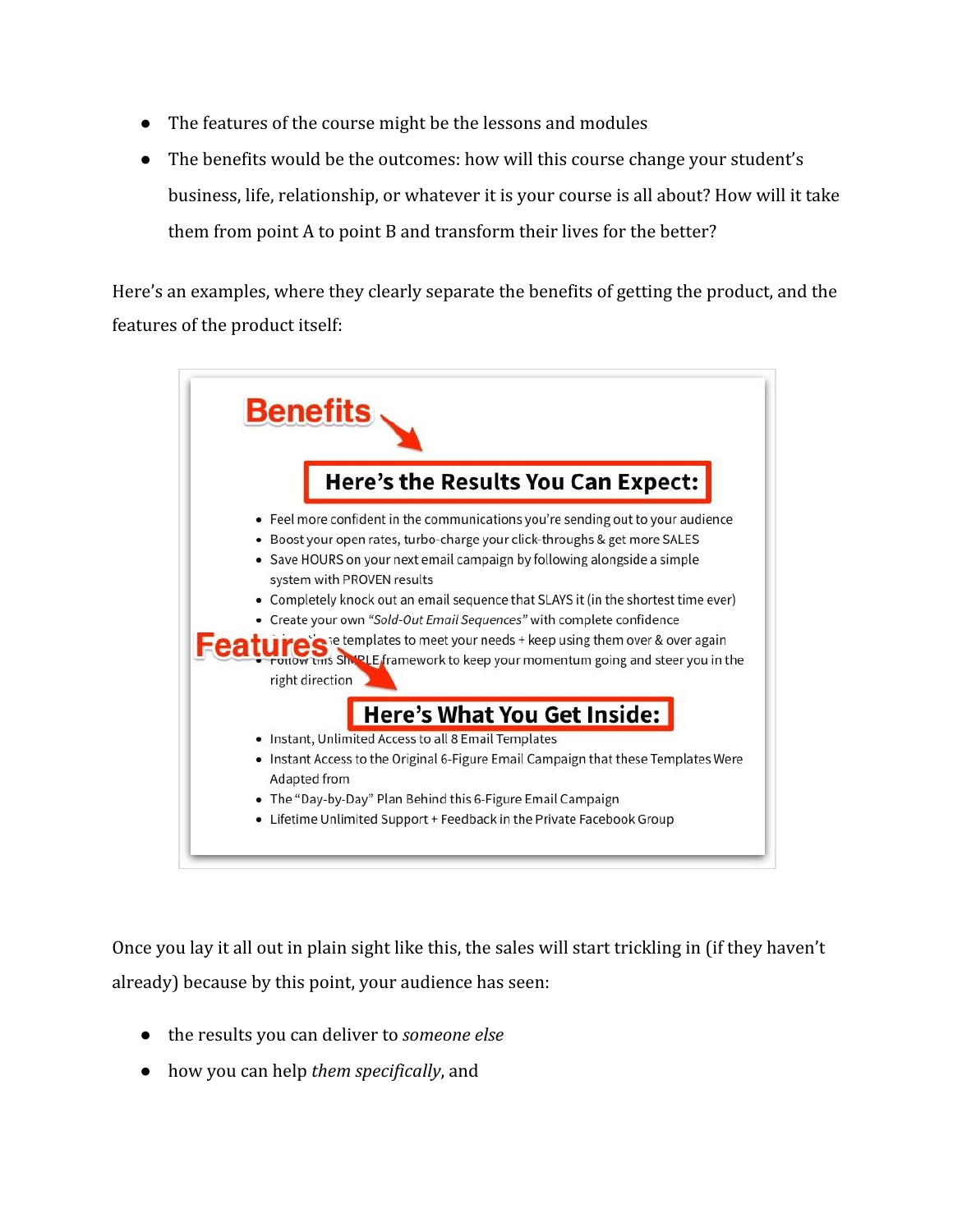• all the features and benefits they can expect if they buy

When to schedule the Course Demo Email 3: 2 days after your Social Proof Email.

Objective: To build trust and give a product/service demo

#### **EXAMPLE EMAIL 3: Subject line: Want to Sell More Online Courses? Do This!**

#### Hey (Name)!

I thought I'd share with you exactly what you'll get in the free *Profitable Course Strategy Session* with me, just in case you were wondering.

Here are the specific things we'll go over:

- 1. (feature)
- 2. (feature)
- 3. (feature)

Why do I include this in the call? Because these are the results you'll receive:

- 1. (benefit 1)
- 2. (Benefit 2)
- 3. (Benefit 3)

This *Profitable Course Strategy Session* only lasts for 30 minutes, but it could save you days or weeks on your online course creation, saving you headaches and confusion.

When we get on the phone, I'll help you get a clear picture of what it is you need to do to move to the next step.

Don't waste another day hoping you're on the right track. Hoping your course will sell. Let me show you how!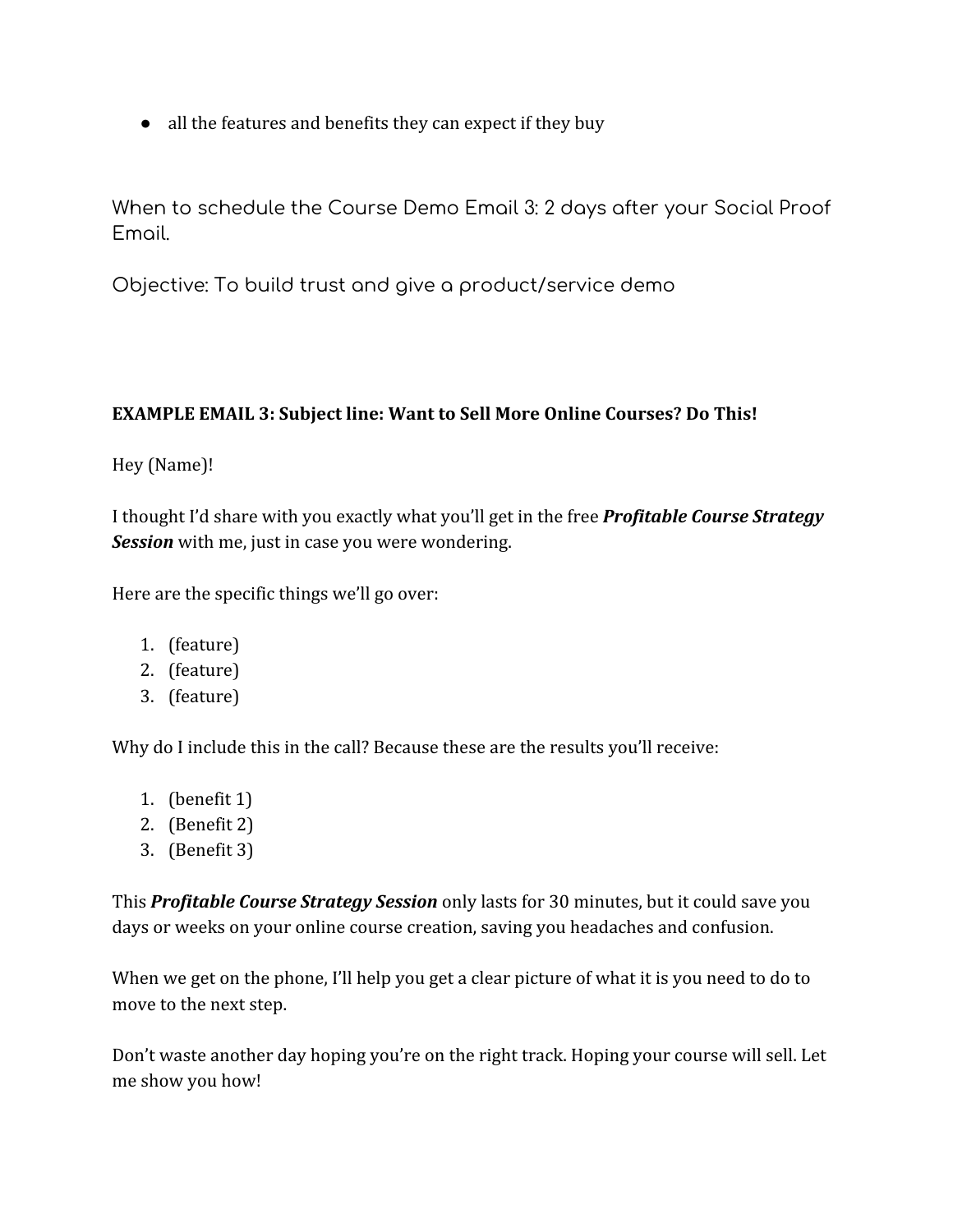CLICK HERE to book your *Profitable Course Strategy Session.*

All my best, Evelyn

### **EMAIL #4: THE WEBINAR EMAIL**

If you had to choose one, would you rather:

- 1. Scroll through another long-ass article about a product you're not even sure you're interested in yet, or...
- 2. Watch a video explaining the *exact* same content?

If you picked the video option, I'm right there with you.

Turns out, **[4x as many consumers](https://animoto.com/blog/business/online-video-2015-stats/) would rather watch a video about a product than read about it.** That's why webinars work so well.

What does this mean for you? It means not having a video of some sort (even if you can't swing a full-blown webinar) is the kiss of death when it comes to ringing in the new year with a huge influx of sales.

**Not only is video a killer way to deliver value to your audience, but also it builds rapport and helps foster a bond that no other type of content can**.

And I suggest doing so in a webinar.

*"But wait - I don't have any fancy webinar software! Does that mean I'm off the hook?"*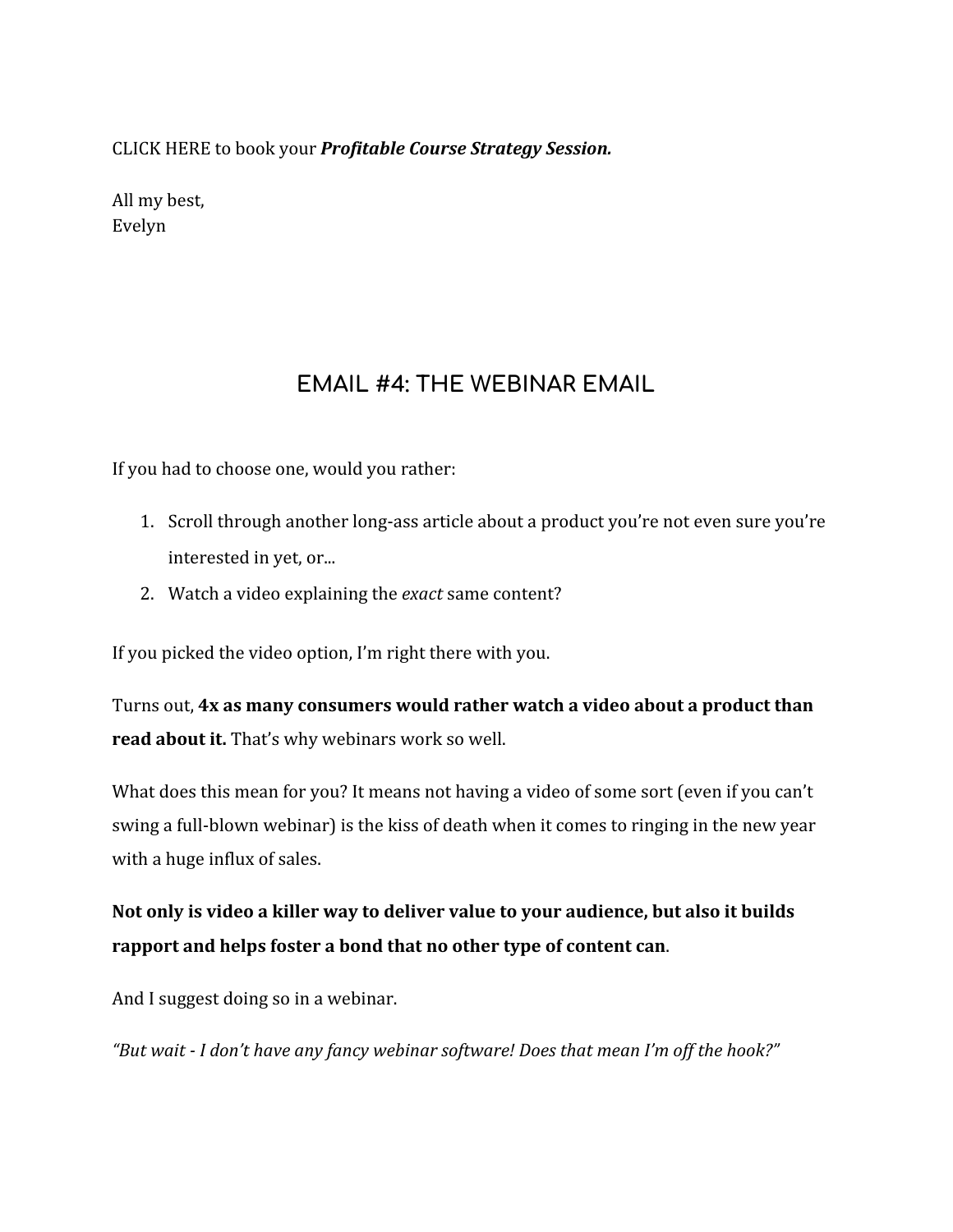Ha! No way, Jose.

You can stream and record a video right from your computer using **[YouTube Live](https://www.youtube.com/my_live_events)**, and save it for later so you can deliver it again and again.

And if the thought of holding a webinar totally freaks you out, you can shoot a "selfie-style" video straight from your cell phone to give it that "personal touch."

Even a webcast walking your prospect through your product can be just as valuable and get them in an "open-to-buy" mindset.

Whether you're up for creating a value-packed webinar, or only willing to shoot a short screencast, there's a reason why video content *needs* to be part of your email sequence because when you're passionate about what you do and how you can serve your customer, video lets that shine through in a way that no other form of content can.

When to schedule the Webinar Email: 1 day after sending your Demo Email.

Objective: To give your subscribers another way to connect with you

#### **EXAMPLE EMAIL 4, Subject line: The 5 Essential to Selling Your Course**

Hi (Name)!

How's your conversion rate these days?

If that question makes the hairs on the back of your next stand up, you're not alone.

In all the conversations I have with coaches who sell online courses, conversion rates is the one issue that tends to lead to words I can't repeat here.

And, I mean, it makes sense when you think about it.

There's nothing more frustrating than finally having created an amazing course...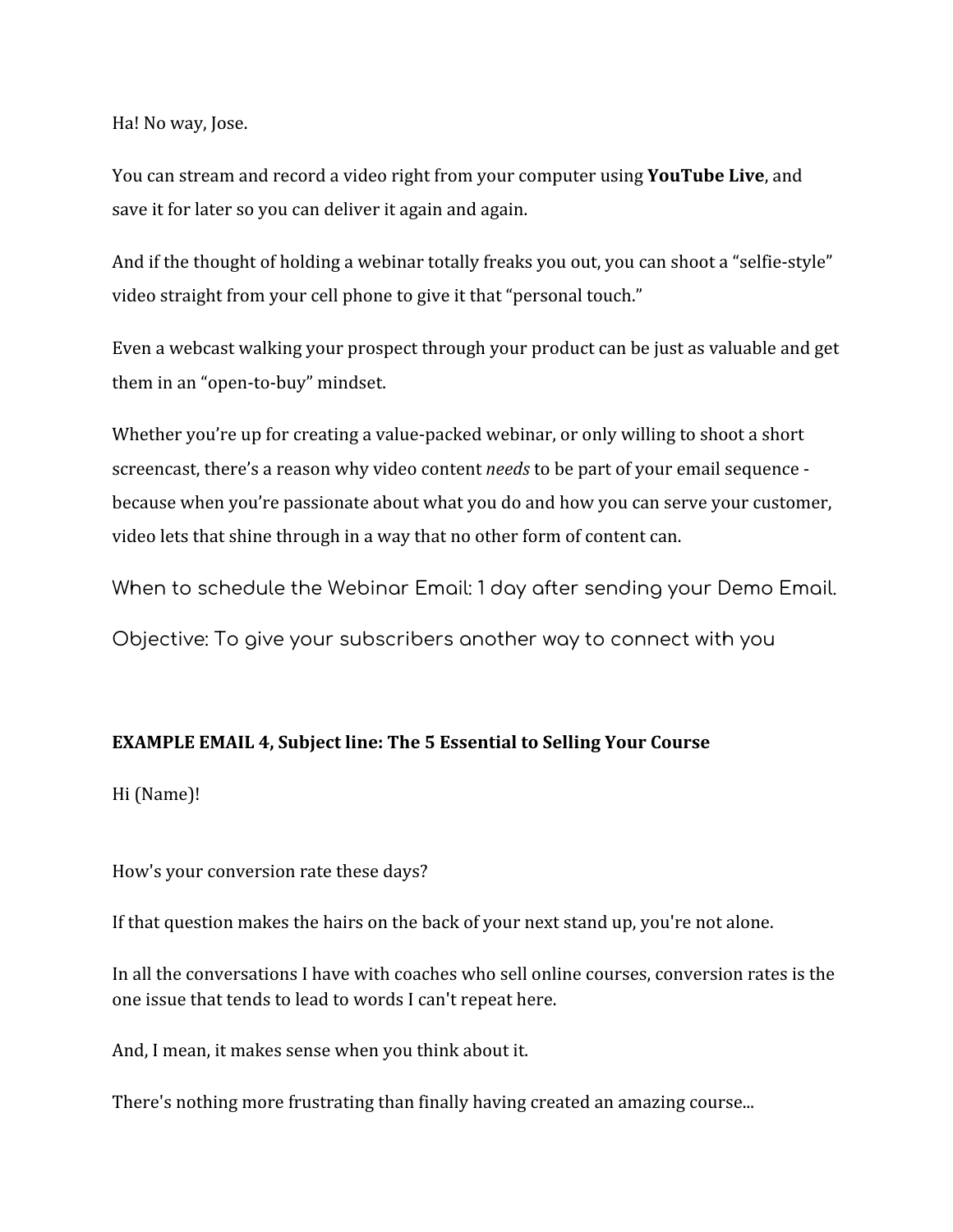...only to hear crickets.

That's why we just put together a brand new webinar on how the 5 essentials to selling your online course.

Specifically, it gives you 5 proven strategies on how to 10X your conversion rate and sell lots of coursest. You can check it out right here:

The 5 Essential Selling Your Course. **CLICK HERE.**

Hope this helps!

Evelyn

P.S. My offer from the other day still stands! If you want me to take a look at your course and marketing strategy (no charge) and give you 2-3 specific ideas for tweaking them and earning more revenue, all you have to do is grab a time for one of our limited 1:1 Profitable Course Strategy Session **CLICK HERE**

### EMAIL #5: THE SIMPLE WEBINAR TRANSCRIPT EMAIL

Here's the reality most of us don't like thinking about: Not *everyone* who registered opened your Webinar Email is going to end up watching the webinar.

And while 4x as many people prefer to watch a video, you can't forget the other 20% who'd prefer a different medium.

Some people will appreciate the abbreviated version of your Webinar and just want to skim the script. This email doesn't need to require too much effort - it's just a friendly nudge saying *"Sorry you couldn't make it-- here's what you missed."*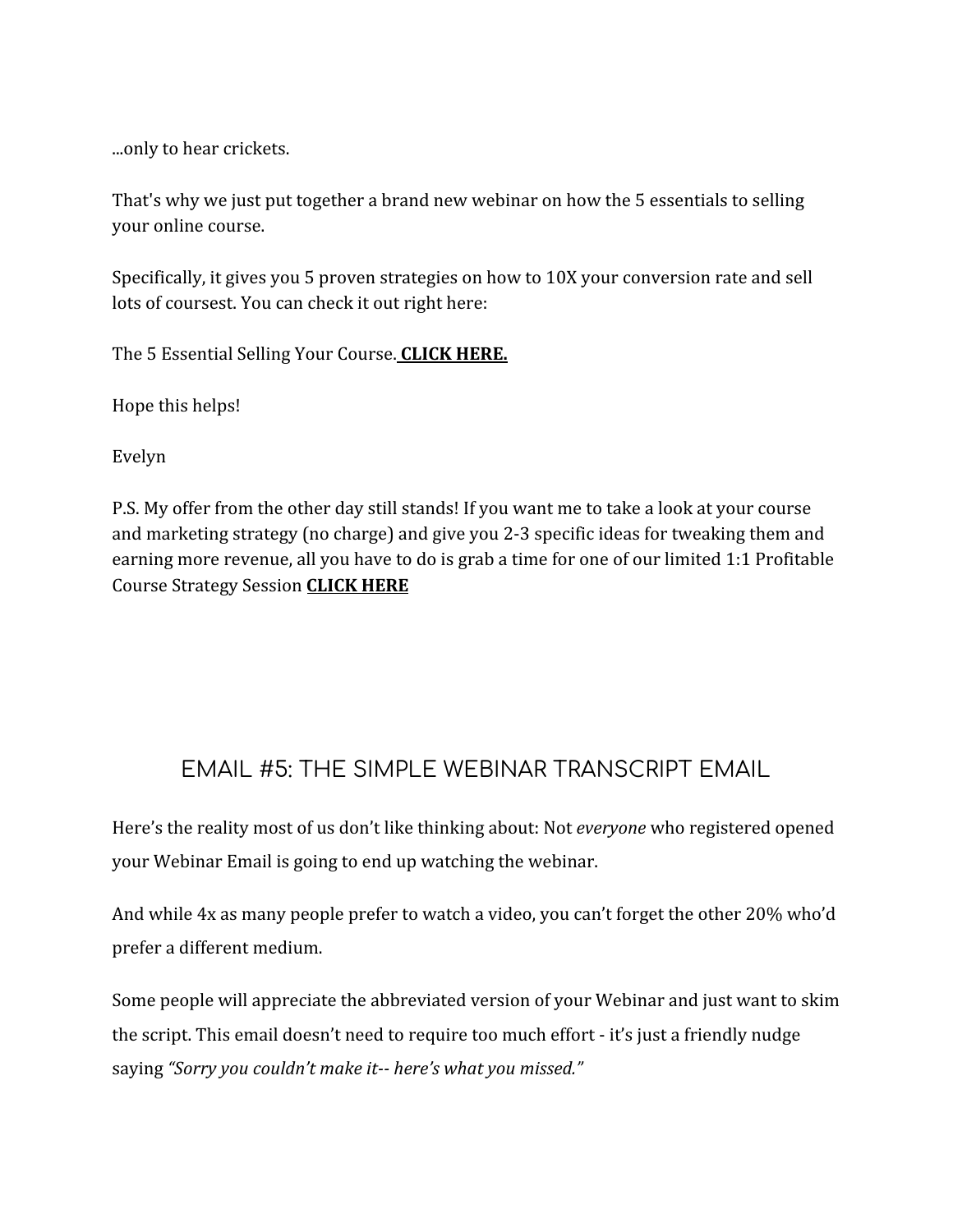Plus, this one is easy-peasy since you've already got your webinar content finished up!

So for this one, condense your webinar from yesterday (or any other webinar that is related to what you are offering) and include it in the email.

When to schedule the Webinar Transcript Email: 2 days after sending your Webinar Email.

Objective: To give your subscribers another way to be educated and repeat your lessons

#### **EXAMPLE EMAIL 5: Subject Line: In Case You Missed the Webinar, Here's the Break Down!**

#### Hi (Name!)

I realize there are many things going on in everyone's lives, and so there are a few who don't have the time to squeeze in a webinar.

For those of you who are busier than most, I've taken the time to condense the Webinar **The 5 Essential to Selling Your Course** and have included it here.

(Include text in the body of the email)

As you can see, there are essential things needed to sell an online course. Time is running out for you to book your free Profitable Course Strategy Session, and I wouldn't want you to miss out on this opportunity to learn how to make your course profitable STAT.

To schedule your free session, CLICK HERE.

All my best, Evelyn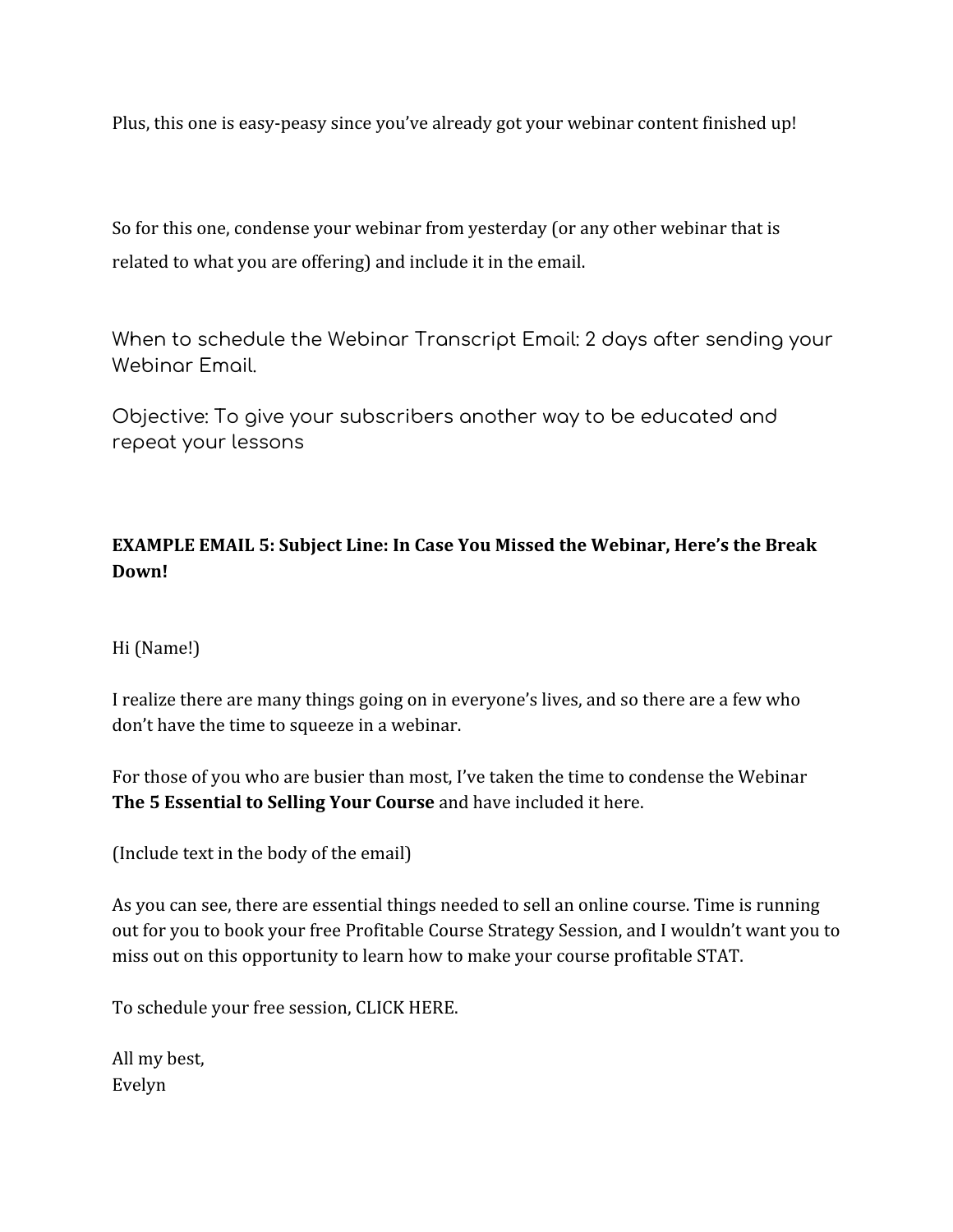### EMAIL #6: THE EMOTIONALLY CONTROVERSIAL EMAIL

Want to hear a secret? Or some *delectably* juicy gossip?

(Yes!)

That's because controversy, intrigue, and curiosity gets people to perk up and listen.

If a subscriber hasn't signed up on a call yet, you'll need to capture their attention with something unconventional and emotional (or downright weird). That's what you'll do in this email.

This email should be controversial, uncomfortable, or stir up a powerful emotional response. The 6 **[main](https://smartmarketer.com/)** psychology triggers that get us to act are:

- 1. Fear
- 2. Curiosity
- 3. Desire
- 4. Shock & Awe
- 5. Authority
- 6. Humor

If you can get your audience feeling one of these emotions about your high-ticket offering you're well on your way to making a sale.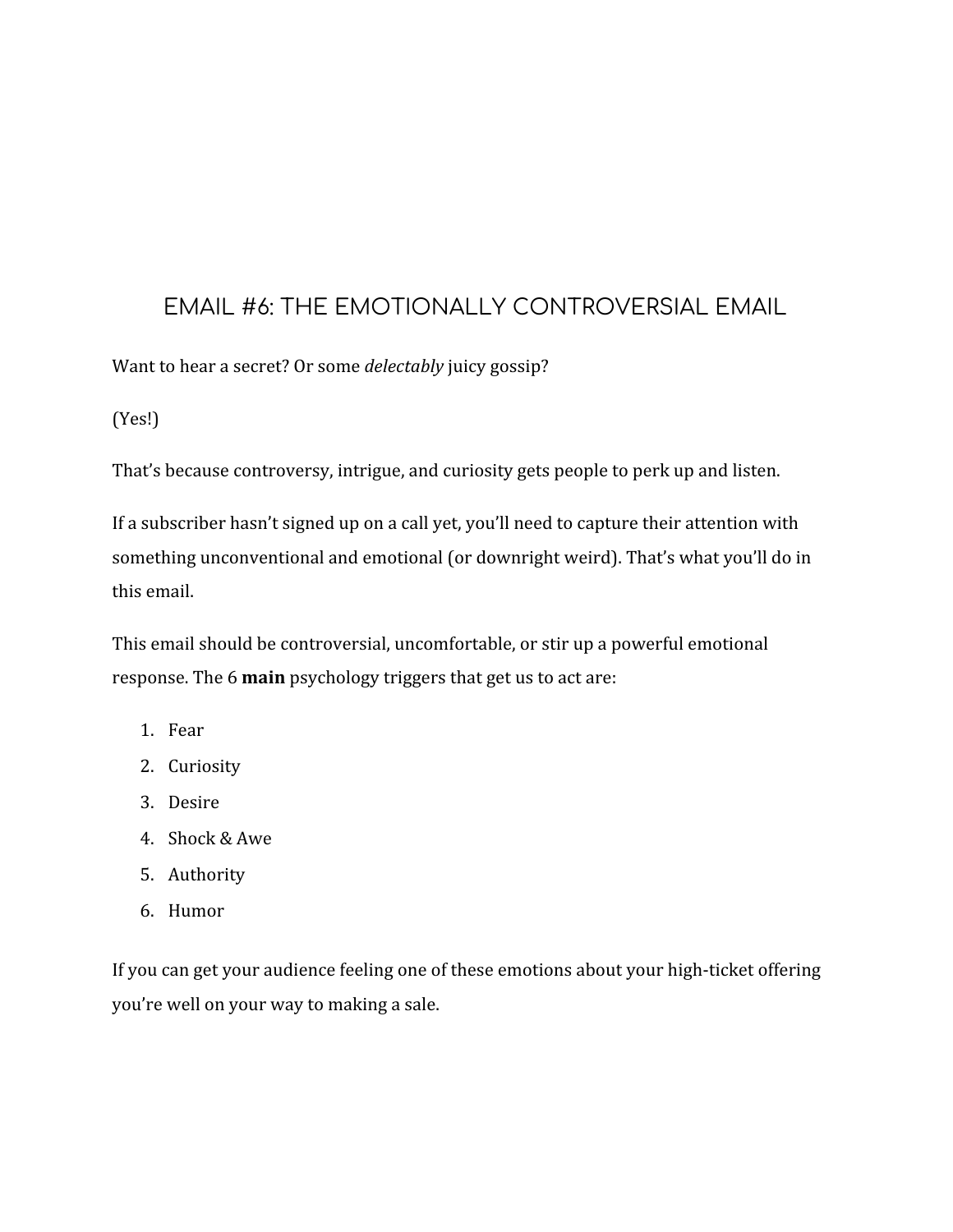Maybe you've got a controversial study that's a hot topic of debate within your niche. Or maybe you've crafted a blog post where you're taking a firm stance against something in your niche that's wildly popular.

Here's a fantastic example of an email from **[Amy Porterfield](http://www.amyporterfield.com/)** that taps into the primal fears of *exposure* and *vulnerability* that come with building your first online course:

| Amy Porterfield info@amyporterfield.com via infusionmail.com                                              |
|-----------------------------------------------------------------------------------------------------------|
| $\frac{a}{b}$ to me $\frac{a}{b}$                                                                         |
|                                                                                                           |
| Hi there, Nicholas                                                                                        |
| Are you thinking <b>the Juli creating your own course</b> , but                                           |
|                                                                                                           |
| maybe the fear monster is holding you back, saying: I am                                                  |
| not an expert, what makes me think I can go out and do                                                    |
| something like this?                                                                                      |
|                                                                                                           |
| I'm here to tell you that I have experienced and<br>CONQUERED that fear firsthand. And today I'm going to |
| walk you through how I got over my fears and have gone                                                    |

Sure enough, she offers a solution-- *Courses that Convert* -- to address the fears and frustrations she agitates in this killer sales email.

Can you shock your subscribers with some results that inspire awe? Can you establish authority through social proof or providing massive value? Maybe you can trigger fear to help them see what they might be missing if they don't buy.

Use the emotional controversy email to convert the "on the fence" buyers.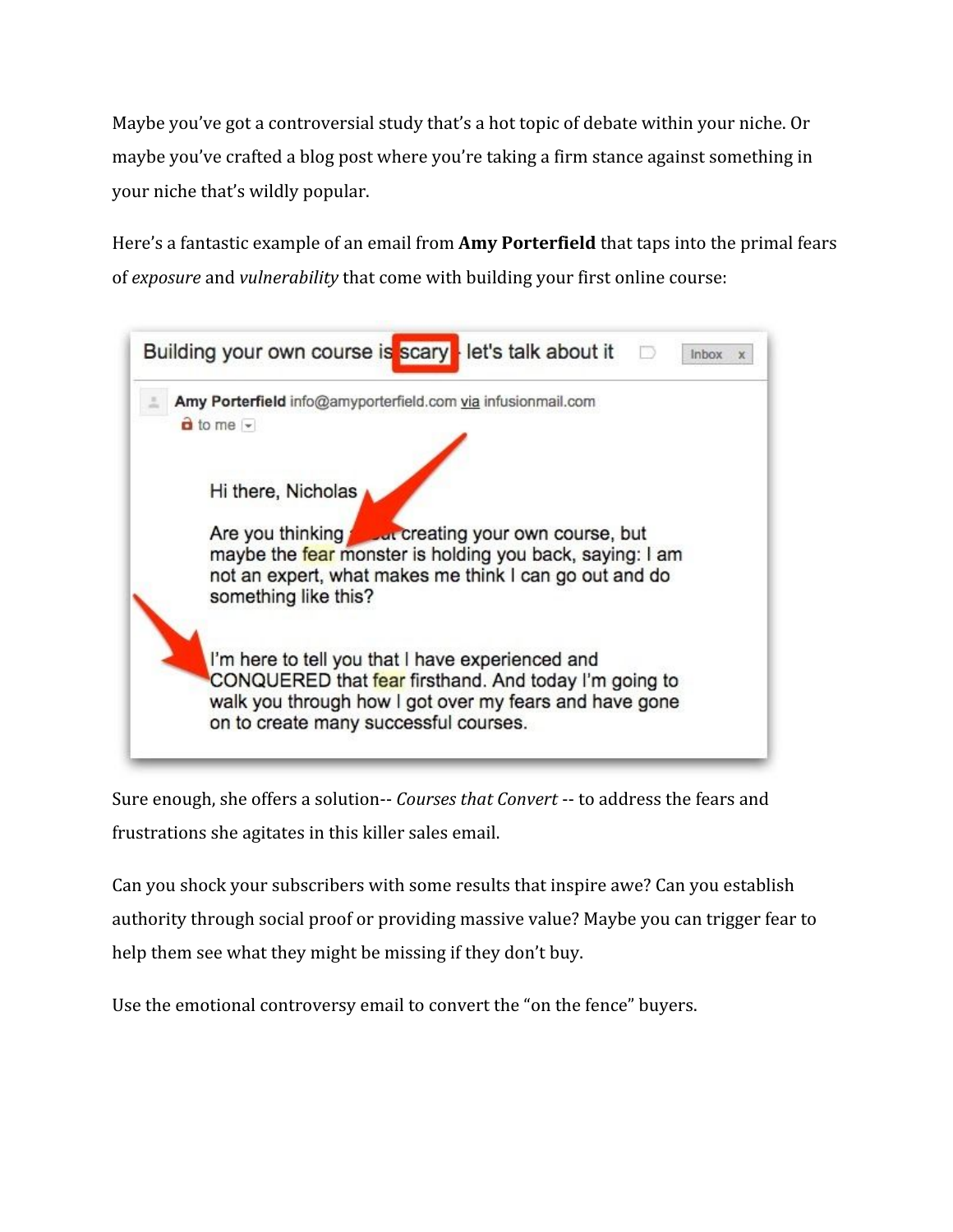When to schedule the Webinar Transcript Email: 2 days after sending your Webinar Transcript Email.

Objective: To give your subscribers another way to be educated and repeat your lessons

#### **EXAMPLE EMAIL 6: Subject Line: 10 secret course trends I'm seeing right now...**

There's only one thing I can think of that's moving faster than well-developed and correctly marketed courses out there:

The sheer pace of change we're seeing in the world today.

It's all I think about anytime I see yet another Facebook ad showcasing some brand new course that coaches promise will change my life.

The industry and competition have evolved too quickly. You can't just throw together a course, fire up a few paid media channels, and expect to build a sustainable business.

That's why I just put together a new guide: **10 Secret Course Trends to 20X Your Course Sales**

These are the 10 most important trends in courses you need to hurry and get on board with if you want to continue to unlock sustainable growth and differentiate yourself from the hundreds of course creators entering the industry every month.

It'll show you...

- What kinds of courses that are forecasted to sell billions of dollars in 2020 and beyond.

- What to expect from other course creators who are eyeing the industry (and possibly your buyers)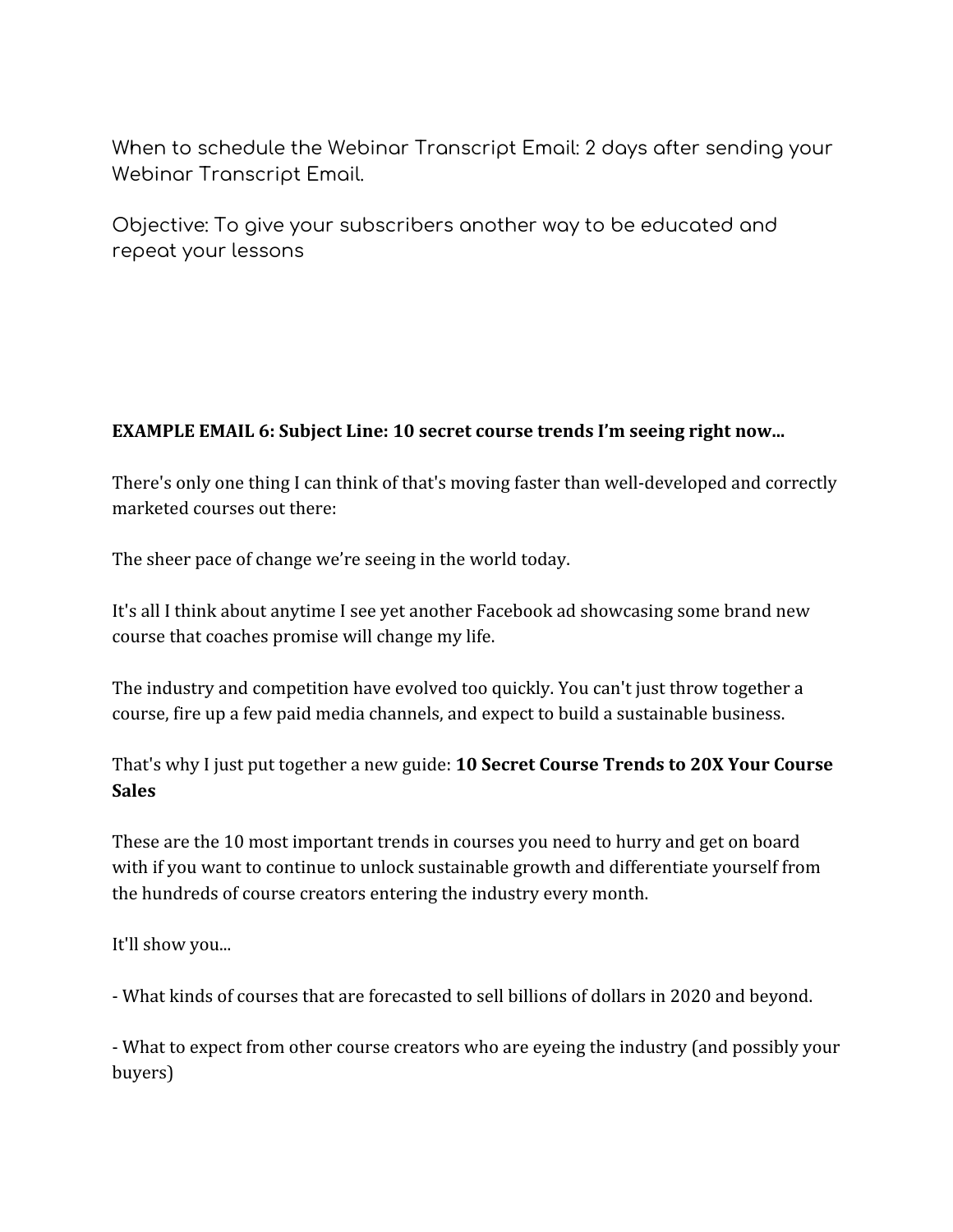- How course creation heavyweights are leveraging customer data to deliver unparalleled personalized experiences, creating courses that fly off the virtual shelf

Among many other things, of course. :)

You can go here to check it out and bring yourself up to speed now. **CLICK HERE**

Excited to hear your thoughts.

All my best, Evelyn

P.S. You better believe that courses evolve with the times. So if you want some help tackling the evolution and staying ahead of the game, don't forget that you can have me conduct a full inspection of your course and marketing and show you exactly how to start selling your courses. Just go **here** to set up your free Profitable Strategy Session now.

## EMAIL #7: THE LAST CHANCE EMAIL

As a leader, and as the owner of your business, it's essential to learn how to create the type of environment you want in your business. Much of this goes back to knowing your core values, your core message and vision and mission statements.

However, there's another type of environment you will want to create and it's this: a sense of urgency in your buyer. Now, we don't do this to be mean or to play games. The reality is, a business needs to be dynamic, constantly changing, evolving, and adapting to stay in business. You can't keep sending email with the same offering years on end.

You have to evolve, grow, and move forward.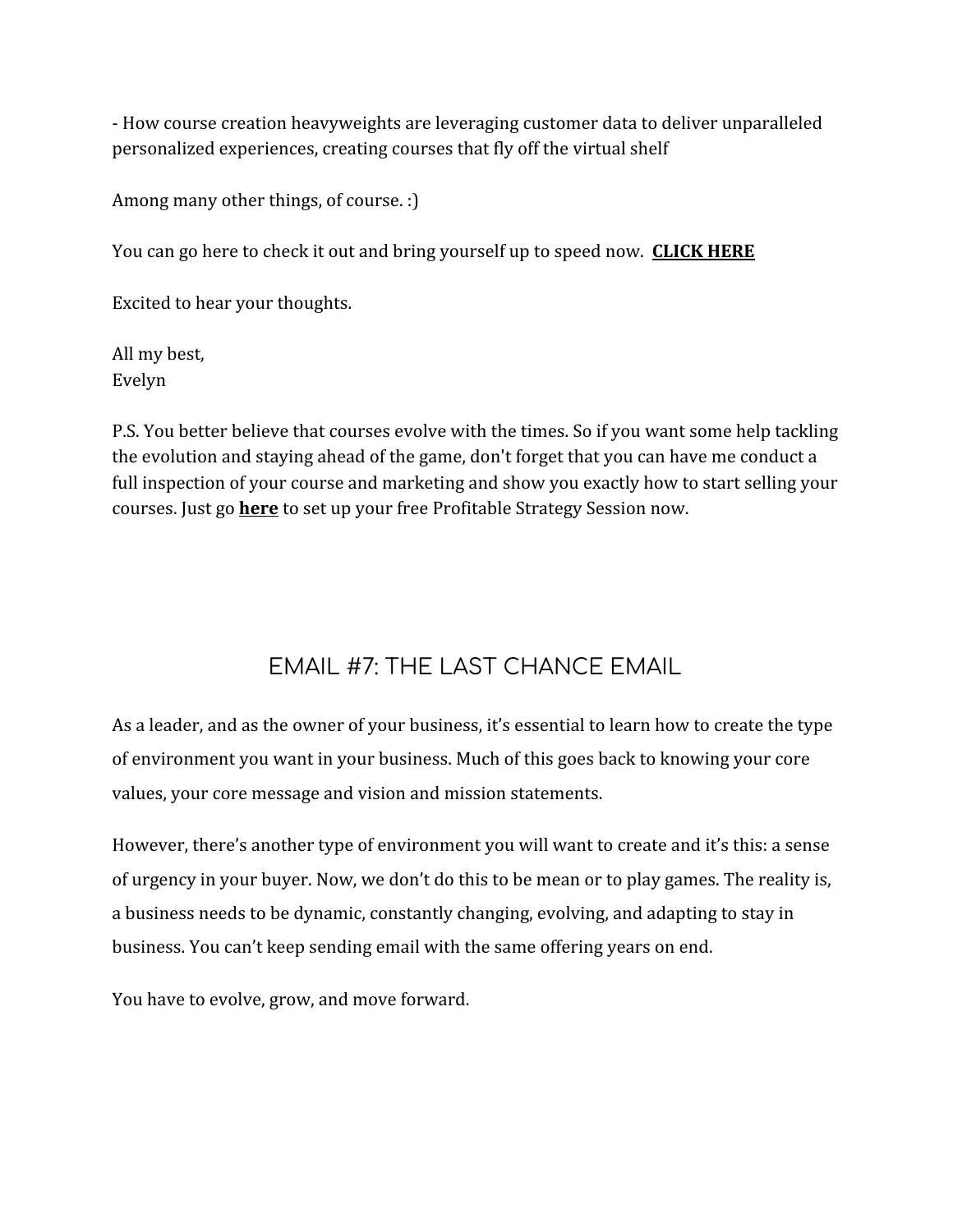If you can figure out a way to add a sense of (truthful) urgency to your high-ticket offer, or **[any aspect of your sales process](https://sumo.com/stories/scarcity-types)** for that matter, you'll see a sharp increase in sales.

Not only will you be able to serve your followers better, you'll be earning more money. It's really a win-win.

Remember, you are the leader of your business. Just like in school there are professors and they set deadlines to take tests and exams.

Just like cramming for finals in college and somehow pulling off an "A," there's a reason urgency can be so powerful: because it *forces* you to act, whether or not you feel "ready."

Maybe your offer isn't for some of your subscribers right now. That's completely fine, but you want to get them to make a clear and informed decision either way.

To create authentic urgency, you need to make sure that your buyer

- 1. Has Clarity
- 2. Feels it's Relevant
- 3. Feels it has Value
- 4. Trusts you and the product (or, phrased differently, decrease anxiety) about buying
- 5. Is not distracted
- 6. Feels an urgency to buy

A few great words to add urgency is:

- Now
- Hurry
- One time only
- Last chance
- Before it's gone
- Clearance
- Today only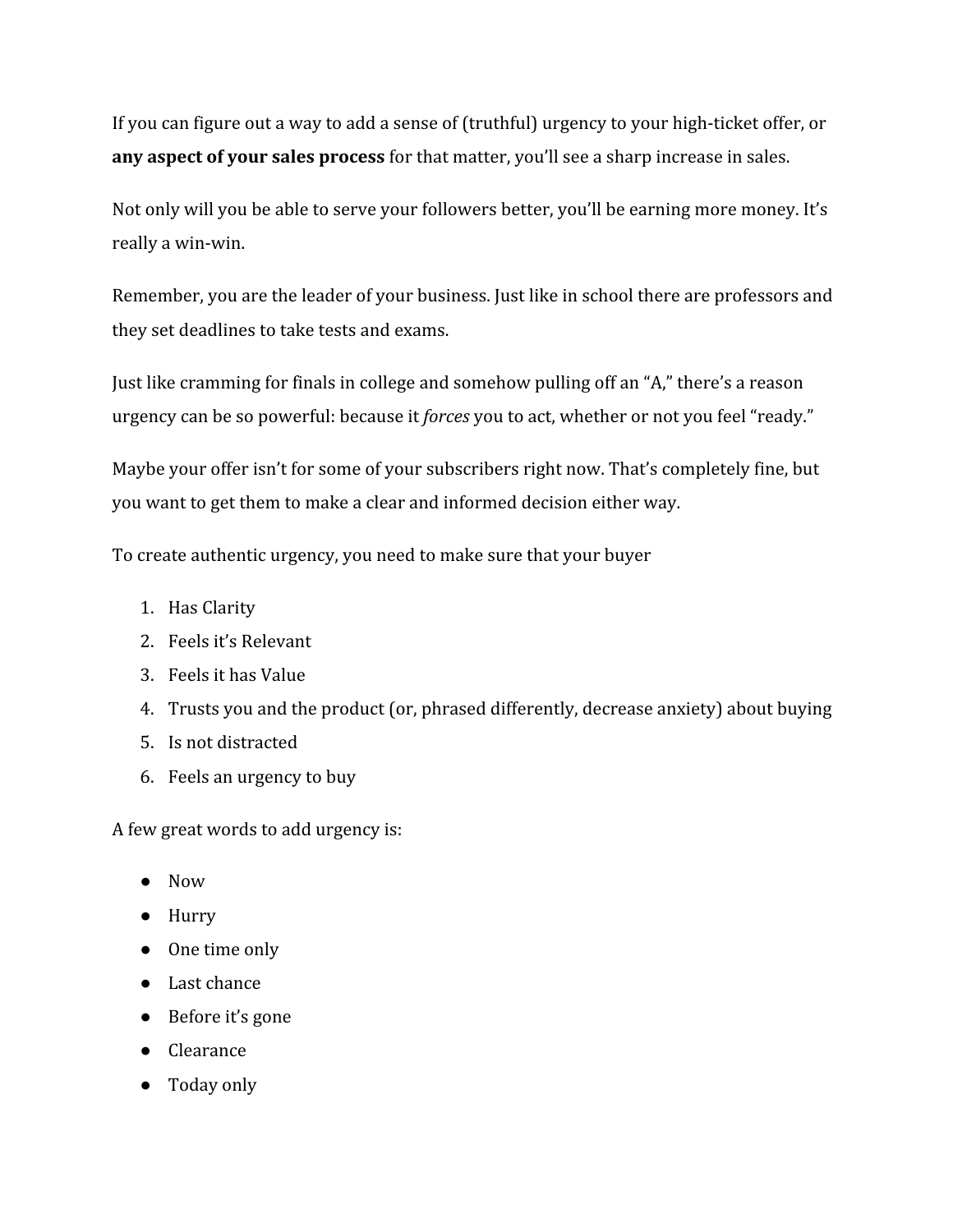- Limited time
- Instant
- Don't miss out

When to schedule the Last Chance Email: 2 days after sending your Emotionally Controversial Email.

Objective: To let your subscribers know that it's their last chance to set up a call with you.

#### **EXAMPLE EMAIL #7: Subject Line:**

Hi (Name),

Just a few months ago, I started working with Mary. She had been trying to sell her courses for years without success. She was almost to throw in the towel of her online business and course creation when she stumbled upon one of my ads.

She decided to give it one last shot and scheduled a Profitable Course Strategy Session with me. I was quickly able to help her pinpoint where she was going wrong and was able to give her clear, actionable steps to move forward. As I continued to work with her, I noticed a change in her energy.

Where she had felt hopeless, she felt hopeful. Where she had felt confused and lost, now she knew exactly which direction to go.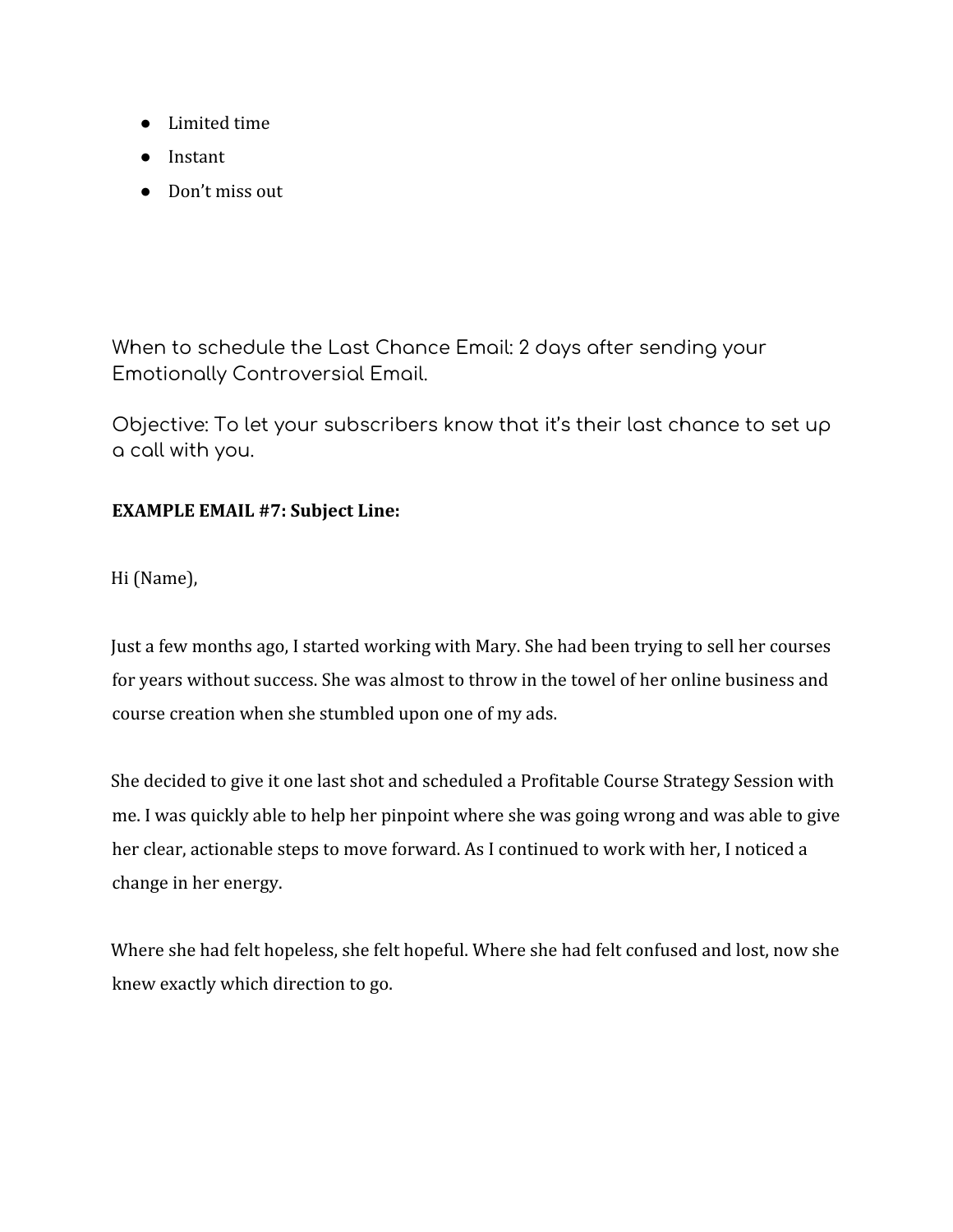A few months later, she called me one day, ecstatic. "I sold a program!" she near yelled. "It was a high-ticket coaching program for twelve-thousand dollars. And she paid everything up front!"

"I'm so happy for you!" I said.

"I just had to let you know. The only other person I've told this to is my husband. BUt I had to hurry and tell you next. Thank you, Evelyn. Thank you for showing me exactly what I needed to do to serve my community and also for making me believe in myself again."

Needless to say, I was THRILLED and so happy for her. I was so grateful that she had taken the chance to schedule her Profitable COurse Strategy Session with me, for hiring me, and for implementing what I taught her.

And here's the thing, I see results like these often, and it is my dream for you to also experience your very own triumph in creating and selling your courses.

This is the last chance to claim your free Profitable Course Strategy Session with me. I hope you claim it today. I would love for nothing more than to have you be my next success story.

**CLICK HERE** now to schedule your very own one-on-one session with me before it's gone. Don't miss out on your chance to experience immense success with our online course.

All my best, Evelyn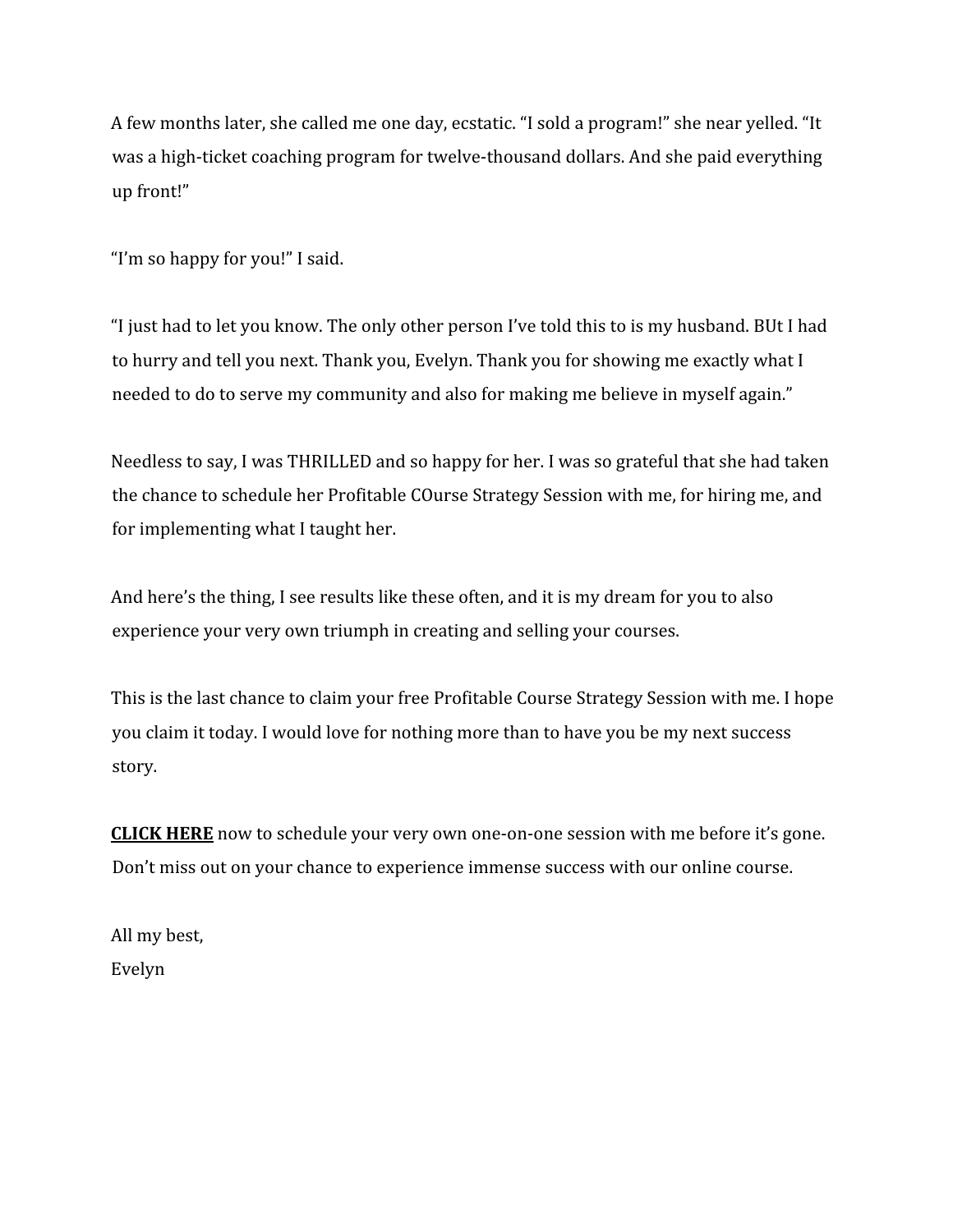Once you have put your new subscriber through this high-ticket email sequence, go ahead and transfer them over to your weekly (monthly) email list. Now let's move onto stage 4 of your high-ticket sales funnel sequence!

# FUNNEL STAGE #4: THE BOOKING PROCESS

Let's say that your new subscriber decides to schedule their Profitable Course Strategy Session with you. What then?

They head to your call-booking page. But what does a call-booking page look like and what happens from there? There are 4 things you should be sure to do in the booking process:

1. Keep your booking form **short** and **sweet** with ONE call to action and minimal distractions.

You will want to make sure your call-schedule page is easy to navigate. Here are several great appointment scheduling apps you can use: <https://blog.hubspot.com/sales/best-scheduling-app>

- 2. Prime your visitor for the call with a Confirmation Page (see below)
- 3. On the Confirmation Page: Tell them what to do next in easy steps. Have a testimonial or two (video or text) and set expectations for the call
- 4. Then offer a value-driven assessment that includes additional qualifying questions

Here's a great example of a company that does that well: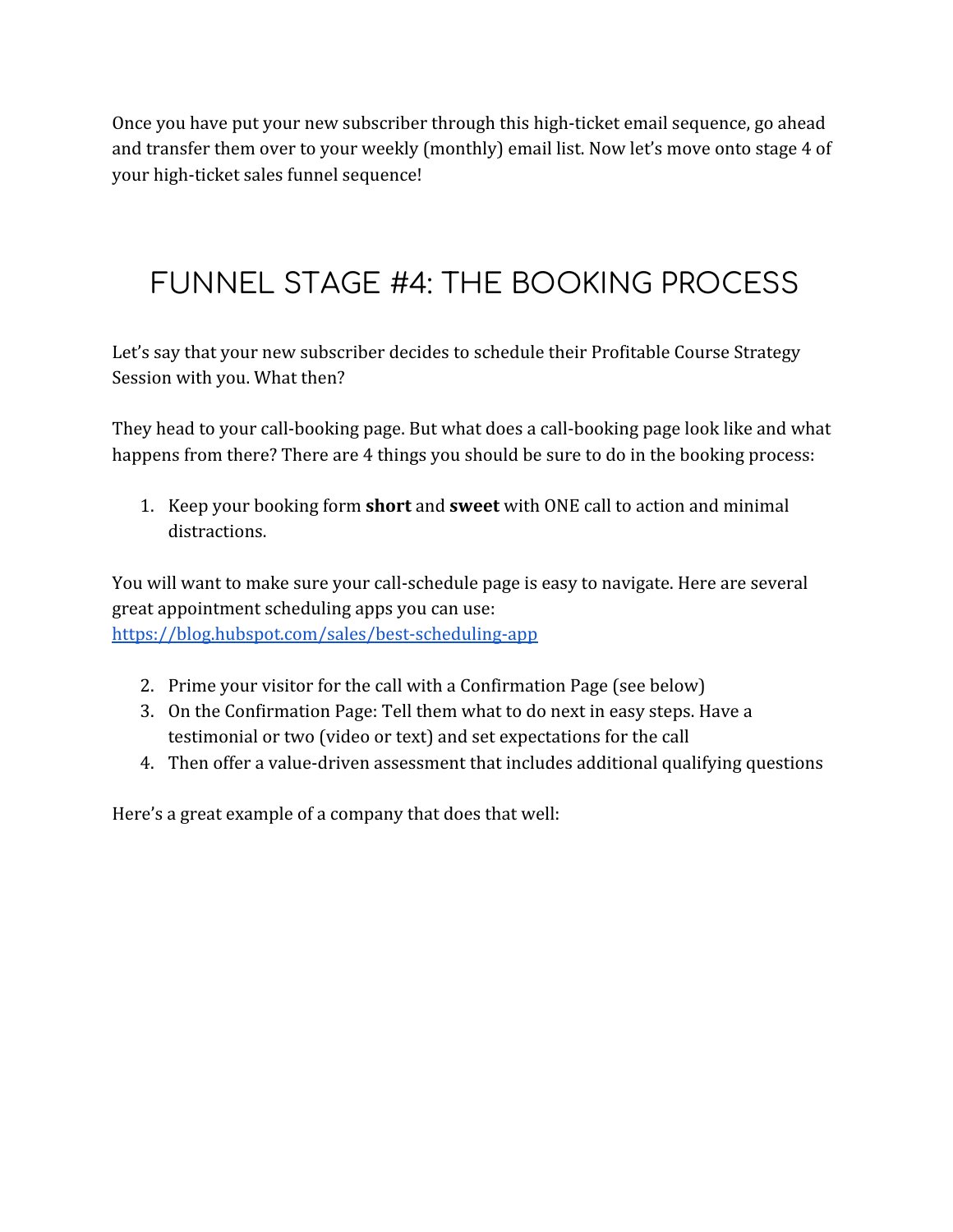

Here are the benefits of doing steps 2-4 above:

#1: When you give your prospects an additional step to take, it will increase show-up rate

This may seem small, but just by telling people to set a calendar reminder for themselves you will increase the number who actually pick up when you call them.

#2: When you make a whole video to sell them on the call's value, you prime people for the call and set their expectations. Remember: just because someone signed up to get on the phone with you doesn't mean the deal is done. SHOW them what they're going to get out of it.

In addition, did you notice that they added a "1-Minute Retention Assessment" button underneath the video?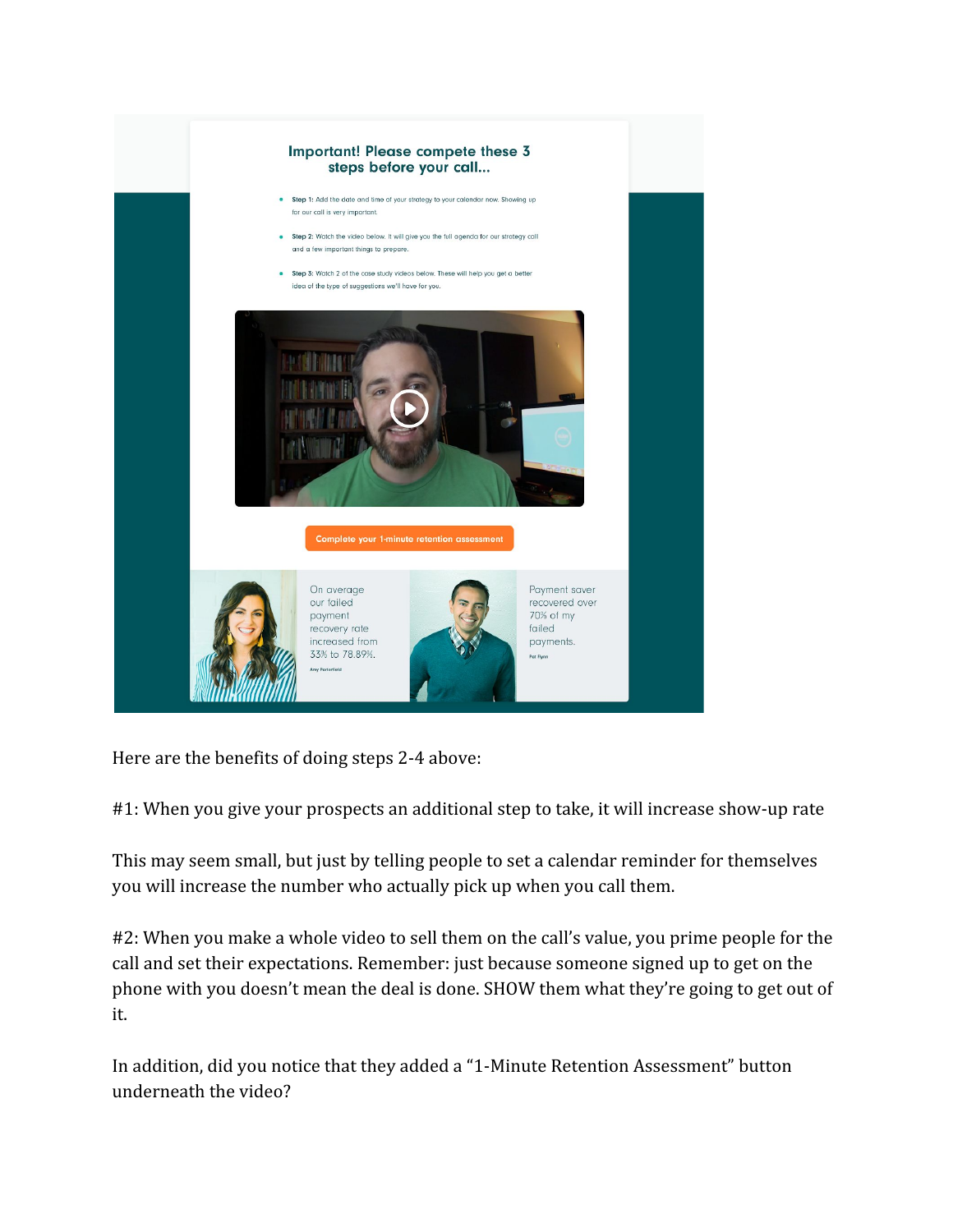#### What is a 1-minute retention assessment?

Since you want to keep the booking form short and sweet, there are still several more questions you will want to ask prospects before they get on the phone with you.

But instead of asking them to fill out something boring-sounding like a "Pre-Call Questionnaire," you can create a value-driven hook for the questions: a 1-Minute Income Assessment.

You can say something like:

"The 1-minute Income Assessment is what we'll use in our Profitable Course Strategy Session to learn what you could be making, based on optimized funnel standards. It'll also give YOU a ballpark idea of the amount of revenue you'll be able to generate with the strategies we'll show you on the call."

The assessment can ask a series of questions that allow it to calculate an estimation of whatever it is they are looking to gain.

At the end, the assessment presents that number and reminds the prospect they'll learn how to achieve it during their session.

Not only does the assessment increase the perceived value of the call, it also allows you to collect additional information about your prospects while they're still engaged and likely to take action.

#### Score!

If you wait until the followup process to ask for this info, you're less likely to capture it.

Before we move on, here is a sample script to the video:

*Hey, Evelyn here again.*

*Congratulations on booking your Profitable Course Strategy Session, nice work! I'm really excited to help you create and market your online course. Doing these sessions is one of my favorite things.*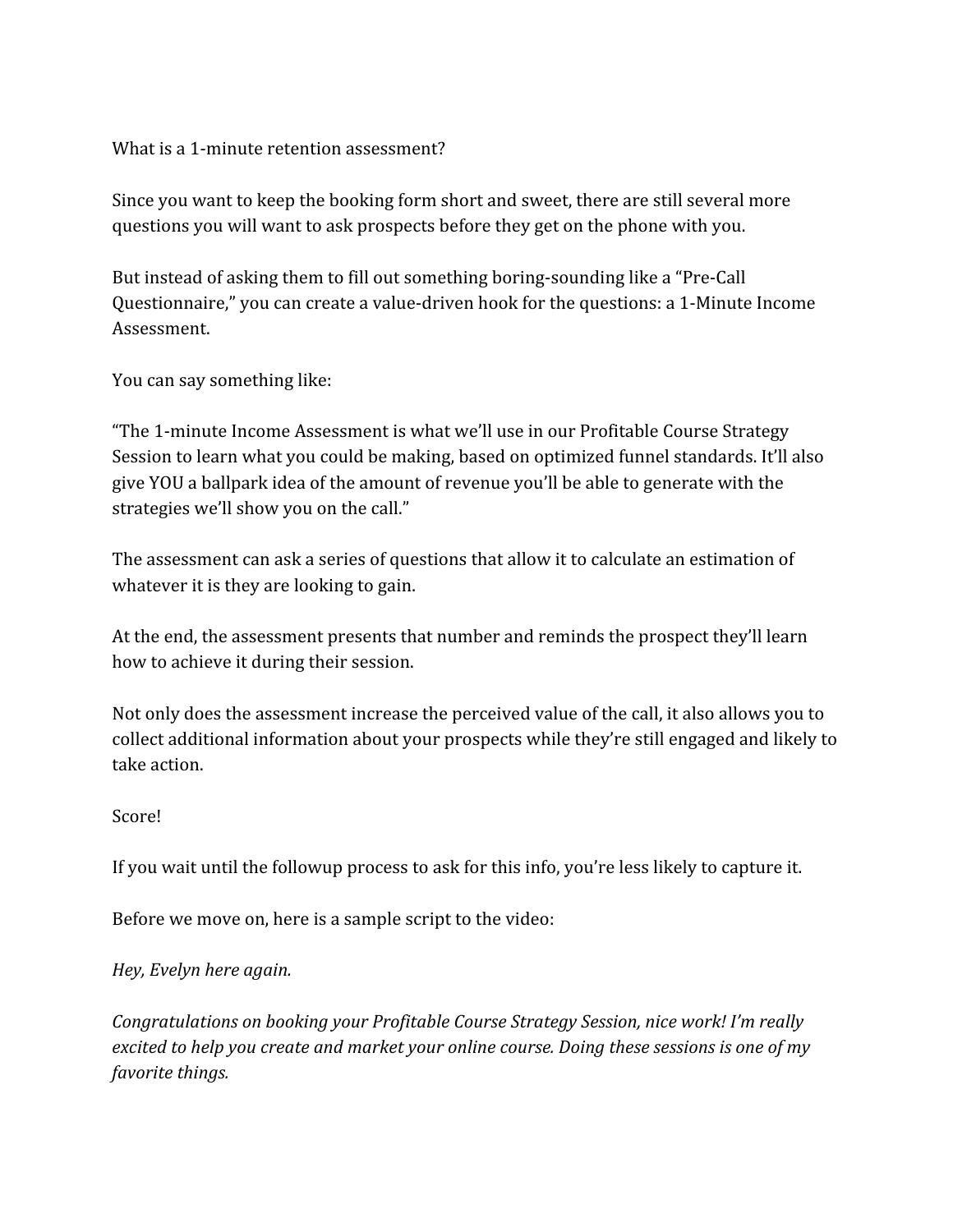*And the fact is that you are working in your business every day. You're busy. Ctreating, tweaking, and marketing your course is just one item on your to-do list, but for me it's my entire focus. I eat, sleep, and breathe this stuff every day. Getting a second set of eyes on everything you're doing, getting an outside and expert perspective can be huge.*

*My goal with this call is that it's the most valuable 30 minutes you spend all week and that you end this call excited about the opportunities we've started to uncover for you. But for that to happen, there are 4 things I need you to do. So watch this video until the end:*

#### *#1: Set a Calendar reminder for our call*

*Now I need you to do at least 1 thing: add our appointment time to your calendar now. Open up your calendar app on your phone, add this time in. Set a reminder. And be there. And just a heads up: I'll also send you a confirmation email and a few reminders leading up to our session.*

#### *#2: Take the 1-Minute Income Assessment*

*The next thing I want you to do is to take the 1-Minute Income Assessment below. This is what we'll use in our session to uncover your blind spots and surface your best opportunities and strategies for maximizing course sales. It'll also give YOU a ballpark idea of the amount of revenue you'll be able to generate with the strategies I'll show you in our session. So be sure to come to the call with your results in hand.*

#### *#3: Be clear on the Agenda*

*I want to set a couple of expectations to make sure that you get the most out of our session. Now this session is with me and I have helped 100s of business owners through this process so I know what I'm doing.*

*In the session we'll do three things:*

*1. Deep Dive: I'll ask for the results from your Income Assessment and ask some additional questions about your business, courses, and customers to get a good baseline for where you are at. This helps me understand how your business works so I can advise you well.*

*2. Money-Making Opportunities: Based on your Income Assessment and answers to questions during the session, I'll walk you through the biggest opportunities you have for optimizing your course and marketing, along with the specific strategies I recommend.*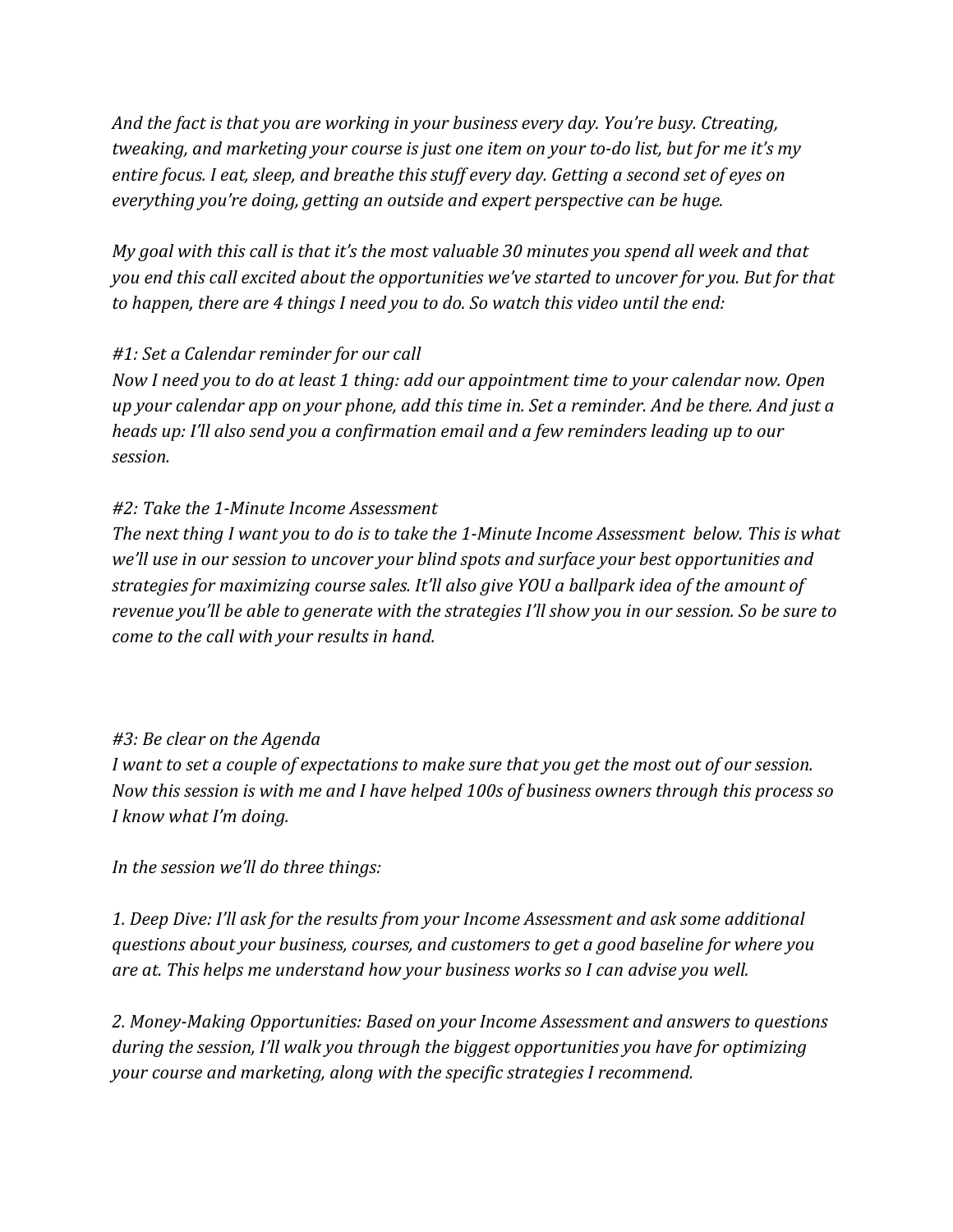*3. My Personalized Plan for You: If it seems like it would be a good fit, I'll show you what it would look like to have me working alongside you to master course creation and marketing, increasing your sales dramatically.*

*#4: Reschedule The fourth and final thing is super important. If for some reason you need to cancel or reschedule, please do so at least 24 hours ahead of time.*

*These slots are almost always full, so it is super important that you don't 'no show' or that you don't cancel at the last minute. There are other people who need help and I would ask you be kind and not take up a spot that could be used for someone who is serious about their business. So I've already set aside the time on my end. Hopefully you set aside the time on your end.*

*I'll be sending you email reminders. Then make sure that you're by the phone, you show up on time, ready to have a conversation about growing your business.*

*Talk soon!*

## FUNNEL STAGE #5: THE SHOW-UP SEQUENCE

Booking calls is great. But it's ultimately meaningless if the people who booked them don't actually show up.

(Ugh!)

This is why you'll want to create a Show-Up Sequence—an automated series of emails designed to remind your appointment to show up.

If you want to achieve a high show-up rate (which you do because it's where you can serve your followers and make the BIG bucks), you can't just shoot out a few quick reminders and call it a day.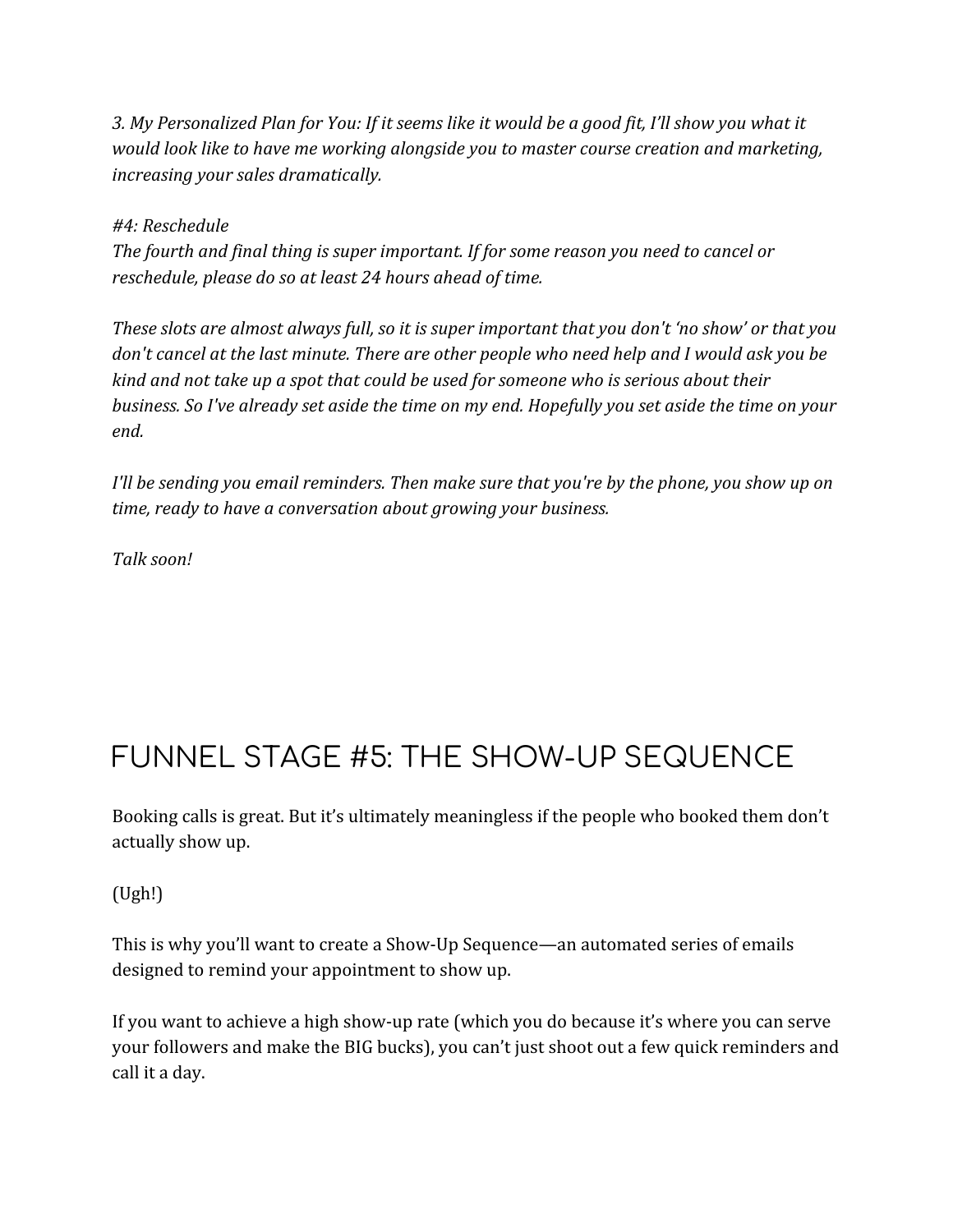The ideal Show-Up Sequence goes a level deeper by doing 3 specific things:

- 1. Reinforce the agenda
- 2. Remind them to complete the assessment (and explain what's in it for them)
- 3. Increase desire for the call with social proof

If several days pass between a booking and the actual call taking place, it's always a good idea to stay in touch.

But there are only so many ways to say, "Hey, just a reminder that we're excited about your upcoming call," without becoming annoying and it having the opposite effect: they don't want to show up.

That's why it's important to send out **value-driven** reminders to your appointments—emails that keep the call on their radar, but also give them something interesting or helpful that primes them for the call.

#### **EXAMPLE EMAIL 1: Subject line: [Name of Appointment + Reminder]**

Hi ( NAME),

I'm looking forward to our Profitable Course Strategy Session! I'll give you a call at PHONENUMBER at the exact time you scheduled.

3 quick things so you can get the most out of your session:

1. Complete your 1-Minute Income Assessment and bring the results to the call: **CLICK HERE**

2. Show up on time.

3. Bring any notes/thoughts you have on your company's overall payment recovery strategy.

#### **Here's our agenda for the 30-minute session, so you know what to expect:**

1. I'll walk through the results of your Income Assessment so I can understand how your company works and advise you well.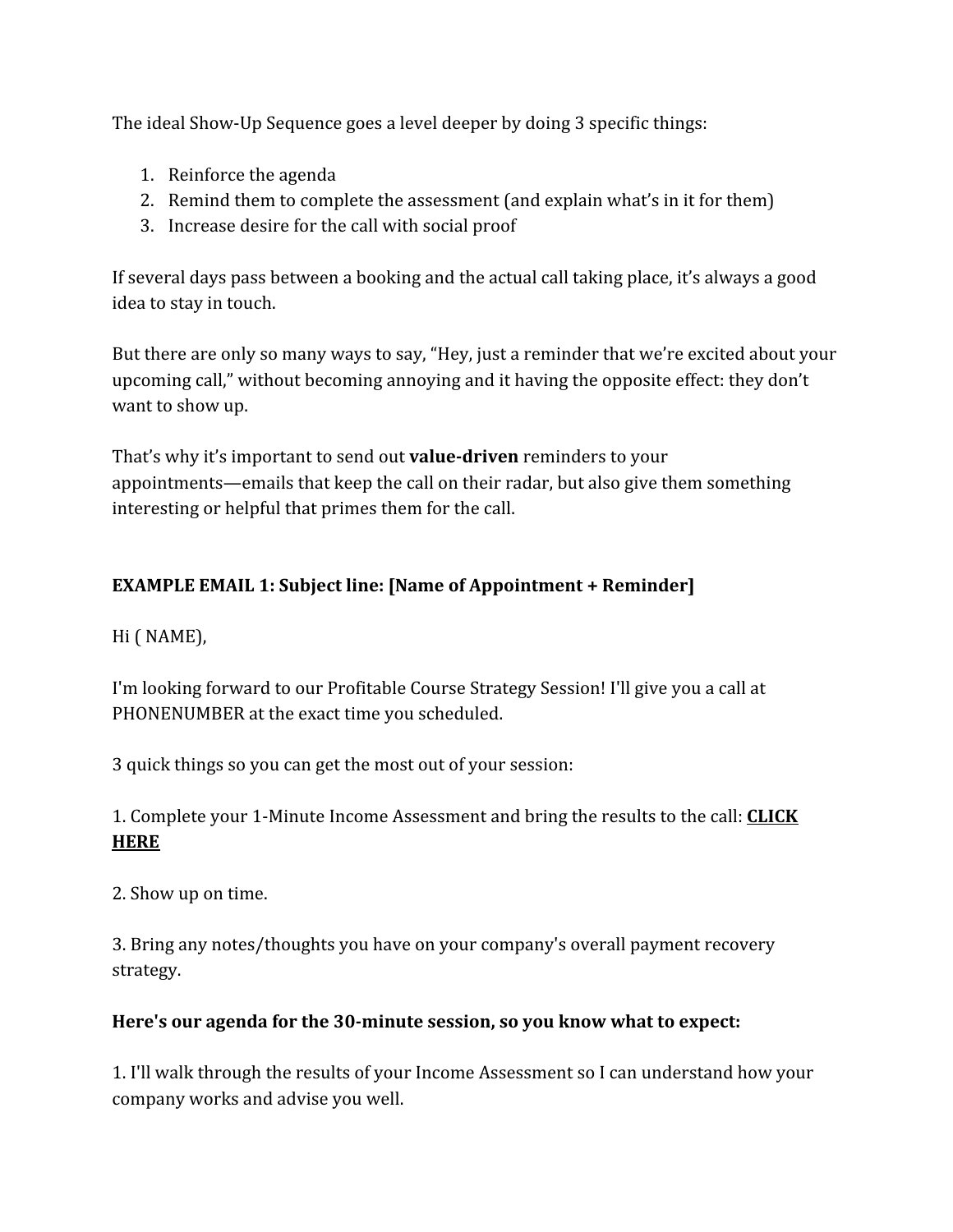2. Based on your Income Assessment and answers to questions during the session, I'll walk you through the biggest opportunities you have for optimizing your course and marketing, along with the specific strategies I recommend.

3. If it's a fit, I'll show you what it would look like to have me working alongside you to implement the strategies and processes we discuss in the session.

Sound good? I look forward to chatting with you soon! :)

Evelyn

P.S. If you can't make your appointment for any reason, please be courteous and cancel/reschedule via the link below at least 24 hours ahead of our session.

Cancel/reschedule link: **LINK**

Here is the information you submitted: [INSERT BOOKING FORM RESPONSES]

#### **EXAMPLE EMAIL 2: Subject line: (Your expectations)**

Hi (NAME),

Over the past year, I've done 100+ Profitable Course Strategy Sessions just like the one you and I have on the calendar.

So before we jump on the phone, I wanted to give you an idea of what you can expect to get out of our time together based on a few of the recent sessions I've completed.

Typically, I'm able to uncover a handful of changes that can help you start selling courses immediately or very soon.

Example 1: (Give a recent example)

Example 2: (GIve another recent example)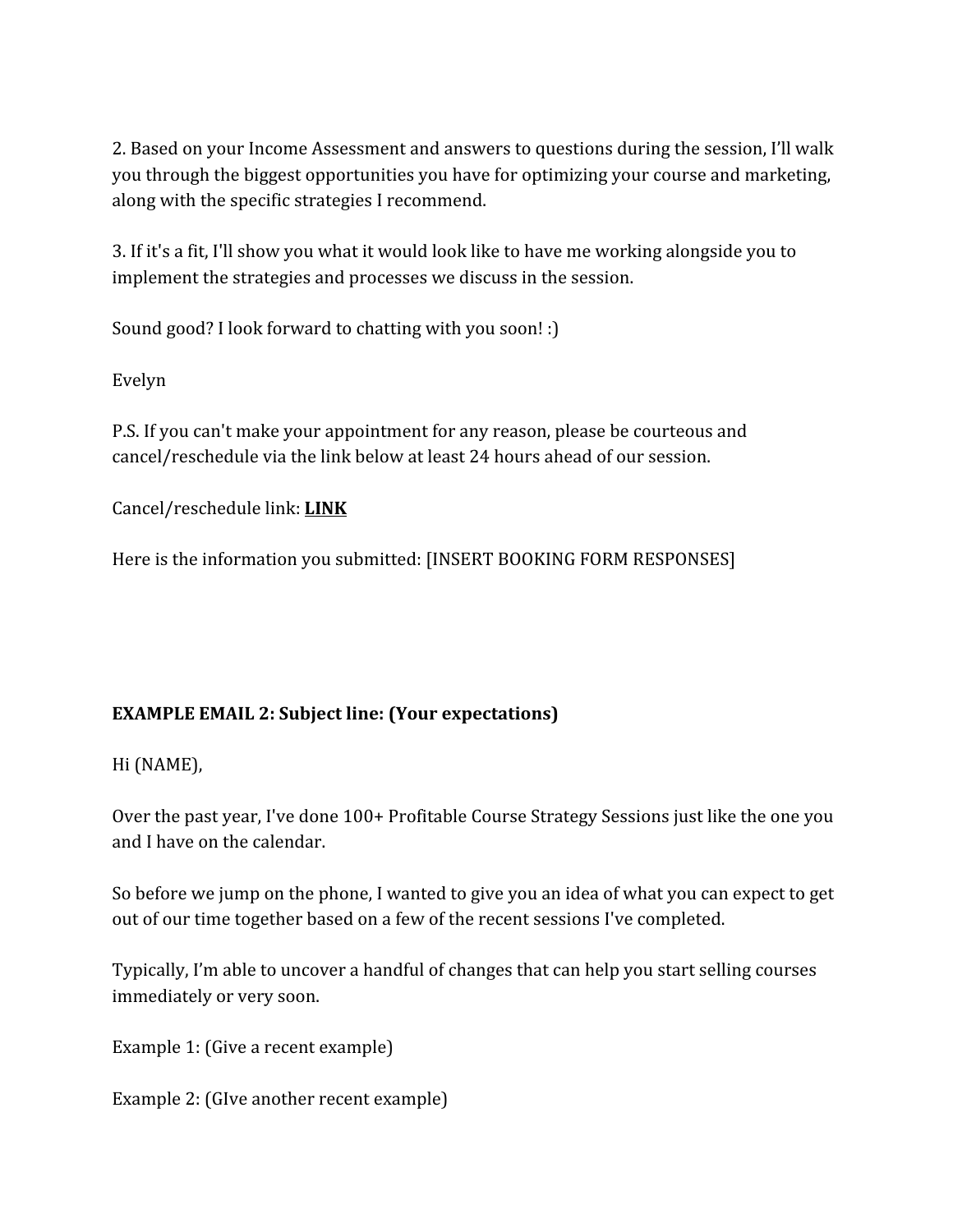My goal is for you to walk away from our session with ideas and strategies that are every bit as powerful, whether we end up working together beyond the session or not!

Excited to talk with you soon,

Evelyn

#### **EXAMPLE EMAIL 3: Subject line: Less than 4 hours until our session!**

Hi (NAME),

Just a quick reminder that our Profitable Course Strategy Session is less than 4 hours away. I'm really looking forward to connecting!

Have your phone ready and I'll give you a call on time. If you haven't already, make sure you find a quiet location for our call so that we can focus on your company's goals.

Talk soon,

Evelyn

P.S. If you haven't already, complete your 1-Minute Income Assessment.

#### **EMAIL EXAMPLE 4: Subject line: Ready for our call?**

(Name),

It's almost time!

I'll give you a call in 1 hour for our session.

Looking forward to it,

Evelyn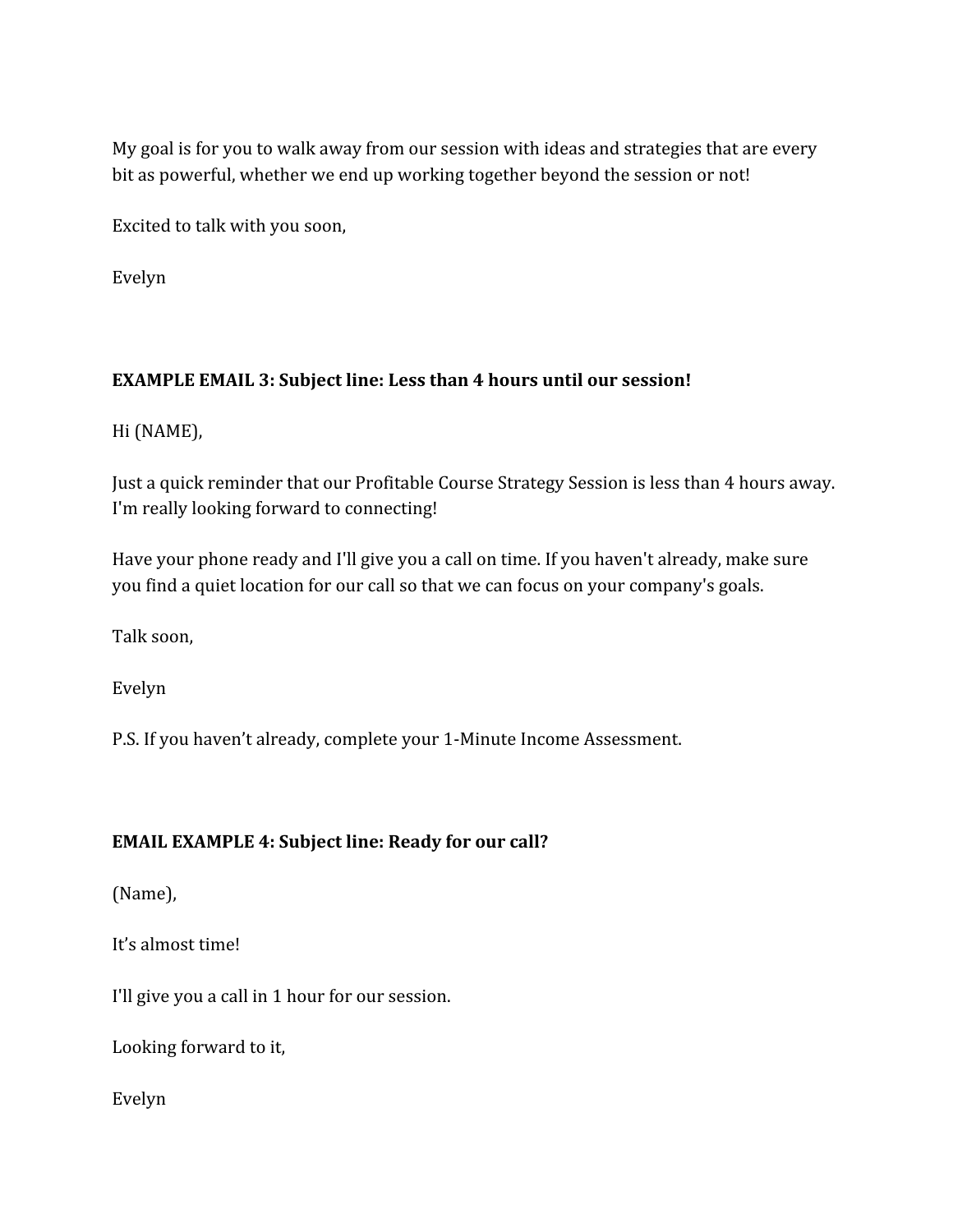After you have created the Show-Up Email Sequence, the only thing left to do is script out a sales call that will convert prospects into customers! Which is exactly what the next section will show you how to do.

# FUNNEL STAGE #5: THE SALES CALL

How would they deliver on the call's promise to deliver actionable strategies and recommendations while also incorporating a pitch for the prospect to hire them?

At a high level, you need to do 5 things on this type of sales call:

- 1. Go over results from the prospect's pre-call assessment
- 2. Ask qualifying questions that raise problems the product solves
- 3. Give the prospect valuable strategies for solving their biggest problems
- 4. Explain how the product allows them to easily implement those strategies
- 5. Close with offer

#### Here Is a Great Sales Process

If you're anything like me when I first started, you might not have a lot of direct sales experience. Many starting entrepreneurs have little sales experience and they don't have a sales process. They might be an entrepreneur who believes in and loves their products or services, and they're really great at what they do, but they don't quite yet know how to sell it.

Here's the thing, when I first started in business, I truly believed that sales would fall from the sky because I believed so strongly in what I did, I knew I was good at it, and I thought others would just realize that, too.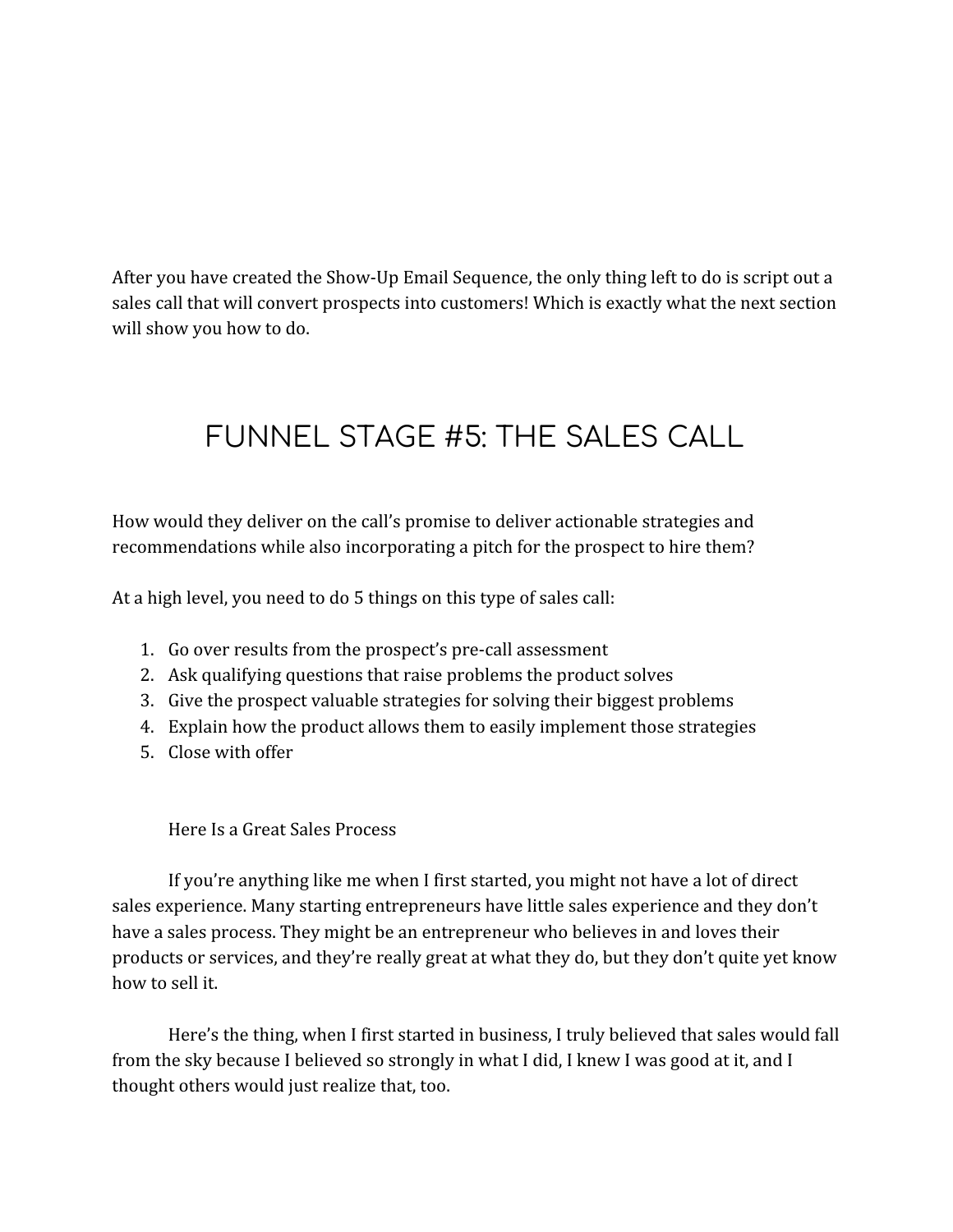There is so much more competition in the business world today than ever before. Customers are tougher to sell to than ever before. This is why it's important to understand the process and psychology of sales.

#### **When you sell, it might be helpful to think of yourself as a doctor. When you go to the doctor, the doctor follows these three steps:**

1. **Examination:** Here, you are gathering information. You ask a lot of questions and listen to your client. Asking questions and listening builds trust. In this step, you are performing a thorough examination of the needs, wants, hopes, problems, challenges, and desires of your Ideal Client or Customer.

**Example Examination:** You're on the phone with a potential client. First, you ask a lot of questions to see where she believes the issues lie. Learn about her as a person, what her hopes and dreams are, what her fears are, what life she has lived. Don't be afraid to go very personal. People will tell you if you have crossed a boundary. But to be truly helpful, it's important to see the entire picture, so ask, ask ask. Let's say she feels stressed and overwhelmed a lot. That she feels she doesn't have enough time. I would jot down notes during this phase to make sure I didn't miss anything.

2. **Diagnosing:** Here, you take all the information your client has given you and double-check for accuracy by asking questions. You then share with your potential customer what you believe he/she really wants, and how it could be satisfied. Having been a life coach for several years, I have realized that most potential clients don't really understand what their real problems or needs are. They might think that one thing is the issue but not see where the real issues lie. This is why it's important to you to dig deep. Like a knowledgeable doctor, it's your responsibility to understand the real underlying issues and to educate your potential client about the various possibilities available. Finally, come to an agreement about the diagnosis. This will also make the sale a lot smoother.

**Example Diagnosis:** Use the notes you jotted down and ask your potential client for further clarification. Ask to gain more clarity. Validate her, and make sure you understand what is going on. Ask deeper questions, and get clarity on what the real issue is. She might say something like, "I feel stressed and overwhelmed a lot." To gain further understanding, ask when she feels stressed and overwhelmed. Ask about her triggers. What are the thoughts going through her head? Does it happen during specific times? Around specific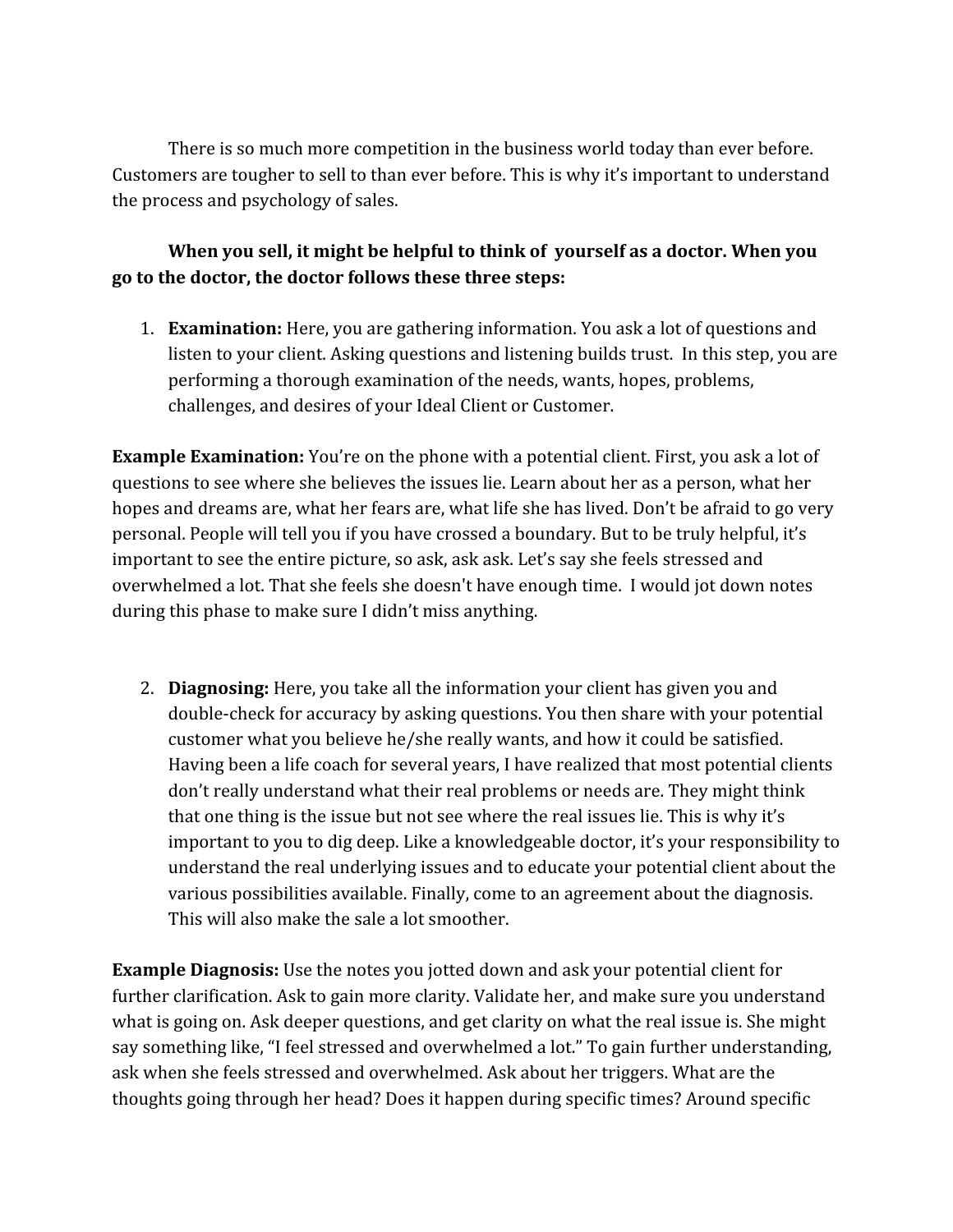people? Is it related to a specific experience? Then ask what her thoughts are. Is she feeling afraid she might not have enough time to do what she wants? That she will never be enough? Usually, beneath every negative emotion is a fear of something. Help her to see that instead of the stress being the issue, it's her thought patterns.

3. **Prescription:** Only after you have done a thorough examination and understand the REAL issues, and have discussed and agreed upon the diagnosis, is the time to prescribe the treatment. This is where you recommend the ideal package, whether it's one-on-one coaching or group coaching, or something else. This is also where you offer the price.

**Example Prescription:** Once you have agreed that it's her thought patterns that are the issue, not her stress, you can use an example of one of your other clients (don't give out names) or yourself. Say, yes, I used to feel like that, too. Now, I'm busier than ever, but hardly ever feel stressed. This is because I've learned to manage my thought patterns in healthy, positive ways. Next, recommend a course of action you feel is the best and explain that this will help her feel less stressed, more relaxed, and she will have more energy and time to enjoy the things she wants.

#### **Remember, as a "doctor," you are 100% devoted to the well-being of your client. You are 100% devoted to their success.**

Now let's move onto...

### **My 7 Laws For a Stellar Sales Process:**

- 1. **Spend Most of Your Time With Your Ideal Prospects.** Most people are not your prospects. If you sell ballet shoes and try to sell them to a basketball player, you're wasting your time. Think back to your ideal client and your ideal client's needs. Your ideal client is the one you should spend your time with.
- 2. **Be Excellent at Establishing Rapport and Trust.** Most buying decisions are made on the basis of emotion, or in other words, how the buyer feels about your service and about you. In fact, being a life coach, the relationship you create with your client can mamy times end up being more important than the service you are providing. Trust and credibility are very important in our line of work. Your potential client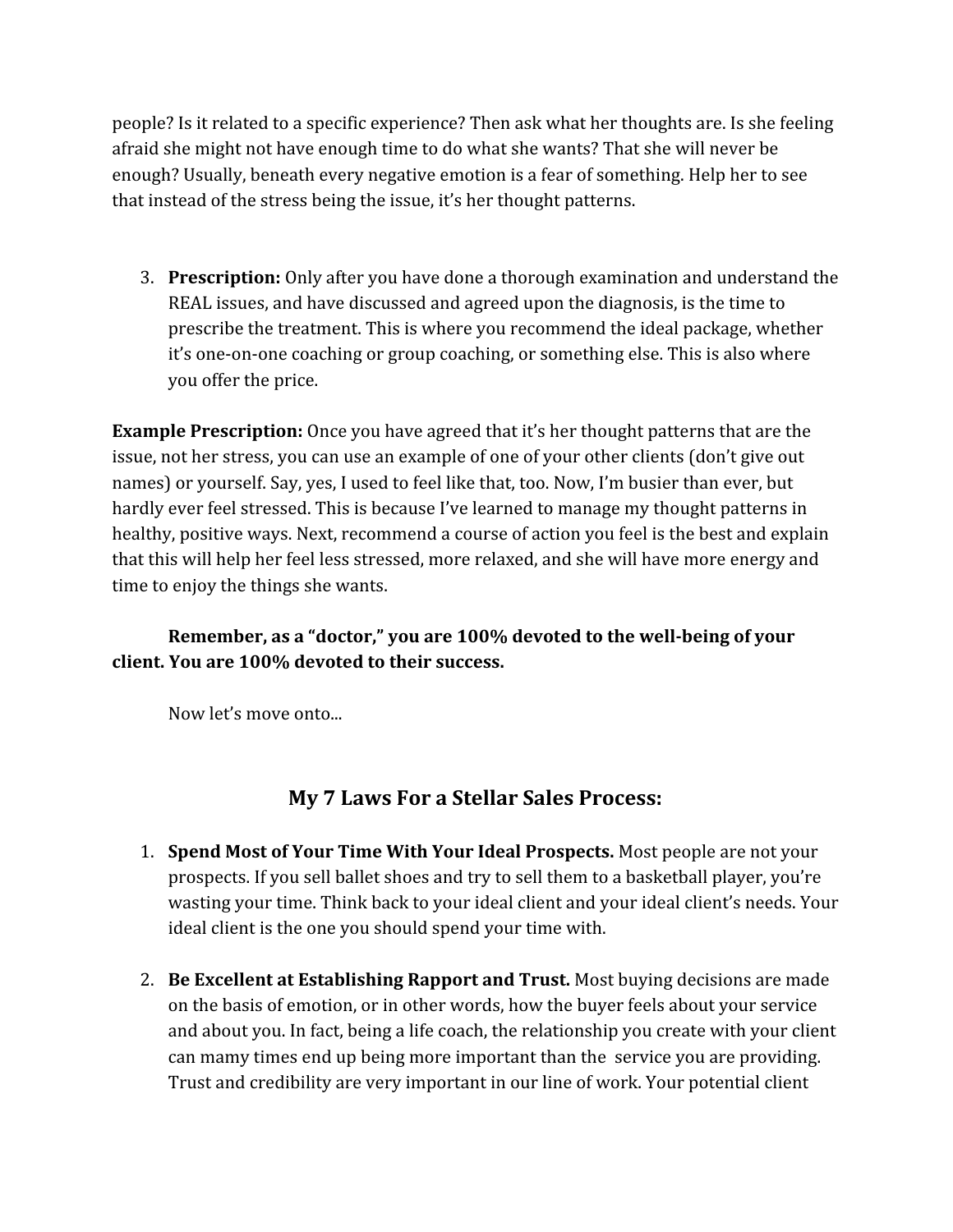must have complete trust in you and have complete confidence that you will deliver on your promises. Remember, listening builds trust. Questions are key to building trust.

3. **Identify Your Potential Clients' Needs Accurately.** When potential clients first come into contact with you, they might not yet realize that they have a need that your service can satisfy. I know this sounds crazy, but it's true! Potential clients may know that they have a need, be unclear about a need, or be completely oblivious to their need. This is why it's so important to, like the doctor, "examine" the patient/client. A potential client may not realize that he has a real need and it is your responsibility as a coach to educate him/her on that. Do this by asking questions. Start with more general ones, then go more specific.

Also, once you have identified your potential client's needs, it's important to find out how committed she is to changing the situation before making the offer.

A great question is: "On a scale of 0 to 10, how committed are you to making this change?"

If it's below a 6, you may not have a buyer.

However, most of the time, the answer will be 8 or above and you can move forward with the sales process..

Here's a tip:

Don't give the price until you understand what the client wants and needs and have given the potential client clarity on what you have to offer. If you give an answer too early, you will almost certainly lose that person as a client. Instead, invite them to a conversation and learn about them.

4. **Present With Persuasion.** This is done by the "Show, Tell, and Ask a Question" method, which is done throughout your entire presentation.

Here's an example:

Show: "This is my 4-week program called "Ditch Your Anxiety in 4 Weeks or Less."

Tell: "With it, you will learn how to reduce stress and anxiety by up to 90%."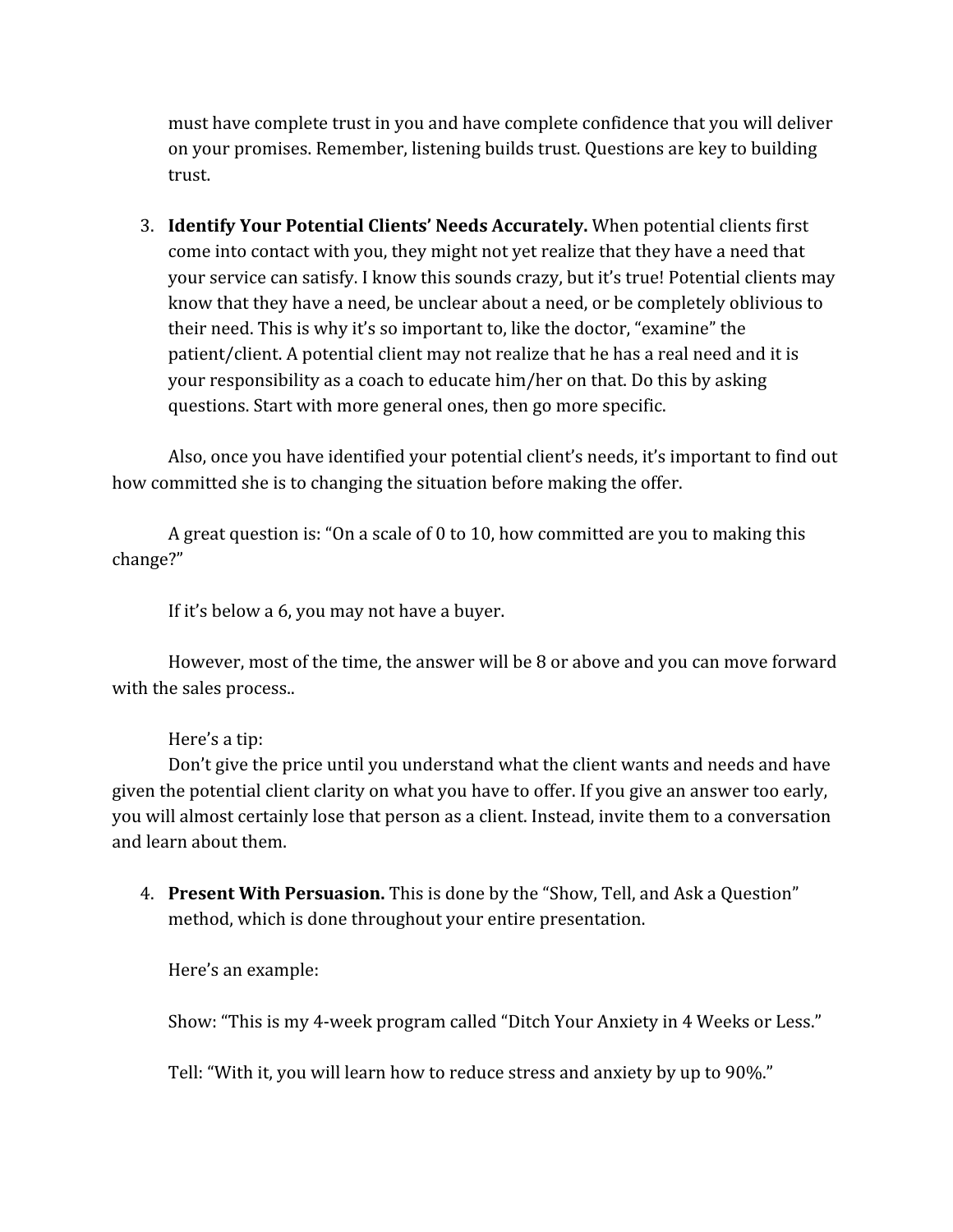Ask: "Is that something that you think could help you in your life?" Also, to increase your credibility, refer to other clients who have taken your program and have achieved amazing results.

At this point, you can make your offer. If you've taken these four steps, you now have a client who is clear on what the situation is costing her, is clear on what she wants, knows that you provide value and have done so for others, and has stated that she is committed to making this change. Not only will this decrease the number of objections, but it will give you information with which to overcome any objections that do show up.

Creating this much clarity for the client is incredibly helpful, and truly elevates sales to a service.

5. **Answer Objections Efficiently.** When I first started selling, I thought that I needed to have ZERO objections to be successful. However, there are few sales without objections. It's important to identify major objections you are likely to get and to develop bullet proof and logical answers to all of them.

Many amazing, gifted coaches and entrepreneurs don't try to overcome sales objections. Many don't know how. But also, many hold themselves back from learning how because they believe that overcoming sales objections is too salesy, or intrusive, or sleazy or means they're pushy and only in it for the money.

But again, this is nothing but a faulty conclusion that most coaches and entrepreneurs have drawn, for whatever reason. Here's the truth: when you learn what objections really are and that overcoming your potential client's or customer's objections is an act of service, everything changes.

Learning to navigate objections efficiently is just like learning anything else. It takes practice and repetition. Learning how to respond to objections should be done before any sales offers happen. If you learn how to respond to objections in advance, your sales process will go so much more smoothly, the decision to hire you will be so much easier for your potential client, and the conversation feels natural, easy, and genuine for both of you.

To overcome objections, it's important to understand the psychology of sales. When looking to hire someone or buy from someone, your potential client or customer is focusing on the obstacles to hiring you. This is 100% natural. Think back to a time when you weren't quite certain you should buy something or not. Maybe you decided not to buy because of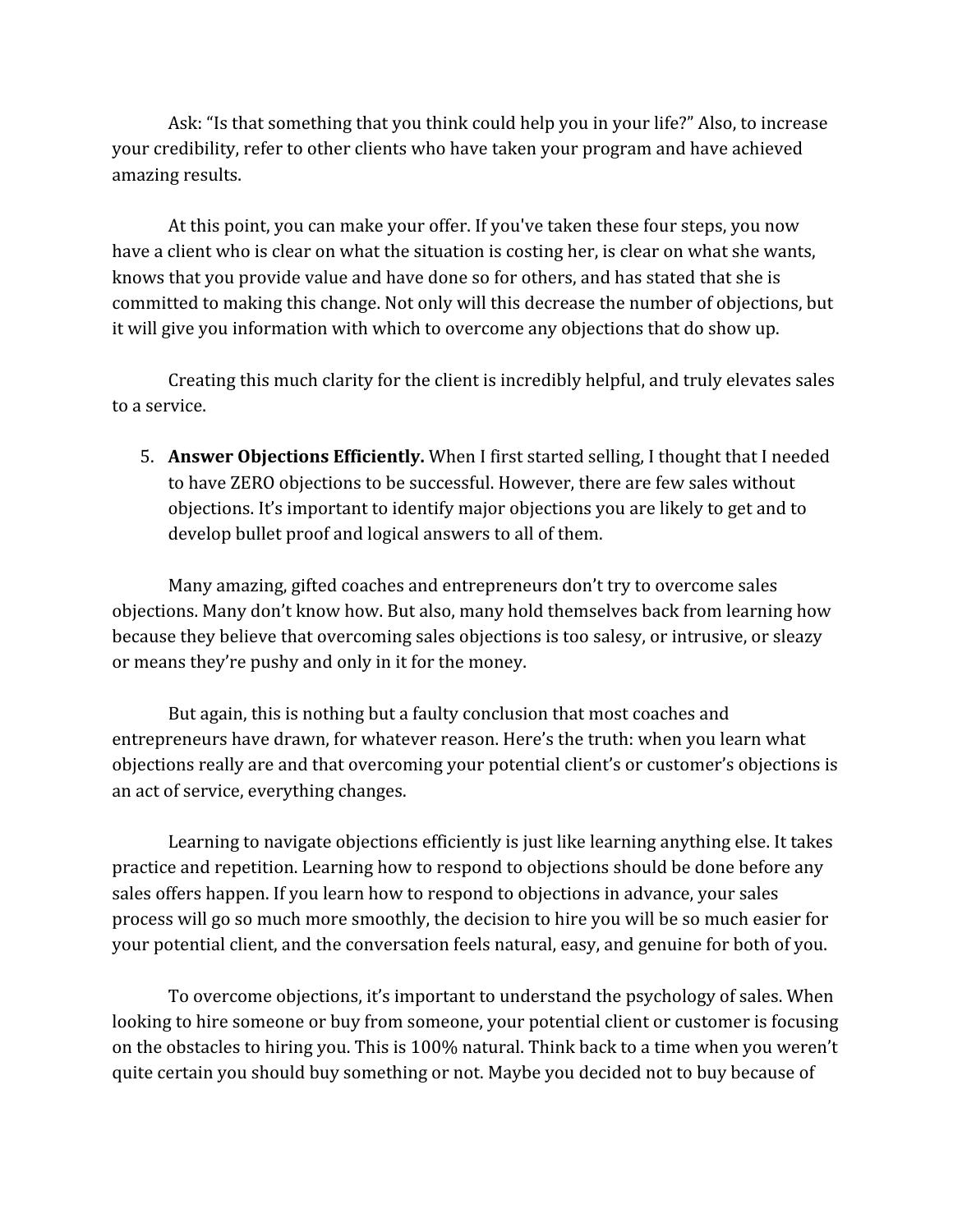money, or because you didn't know if you really needed/wanted it. Perhaps you didn't see it as a necessity, like food, or a cell phone, or having a car.

To a potential client, hiring a coach isn't usually seen as a necessity, or a need (think back to the 8 needs. Most want to fill the Basic needs for survival, security, social, or status). Many haven't yet experienced the benefit of hiring a coach. They might think it's too expensive. It isn't worth it. Or perhaps they did hire one in the past and the coach wasn't able to deliver on the promises. There are many coaches out there who haven't yet done the inner work, who haven't yet put in the time, who aren't changing people's lives because they haven't yet learned how to. But I'm assuming that you have put in the time because you are here. You are continuing to learn and grow. You are putting in the effort. And most importantly of all, YOU KNOW YOU CAN TRULY TRANSFORM YOUR CLIENTS' LIVES.

However, your potential client doesn't know that yet. And this is why she has objections: she lacks clarity. Our minds are wired to find and make objections when we don't yet have clarity.

#### **Here are the things your prospect usually lacks clarity about:**

- 1. She isn't clear about what their situation is costing them.
- 2. She isn't clear that the solution you provide will solve her problem.
- 3. She isn't clear that the cost of solving the problem is less than the cost of keeping the problem.
- 4. She isn't clear what saying 'yes' to the solution will mean.

This is why it's so important that you help your potential cutomer find that clarity. The thing is, you KNOW what you have to offer. You know that you can and will change this person's life if she hires you. You know you can guide her to EVERYTHING she wants! You have the knowledge and the experience. You see her potential. It's so important for you as a coach to focus on the possibilities rather than the fear of rejections. Where your attention goes, there the sales will flow. So it's your responsibility to help your potential client find clarity and give her what she wants.

Ok, let's dive into how to overcome objectives in a healthy, non-intrusive, non-sleazy kind of a way.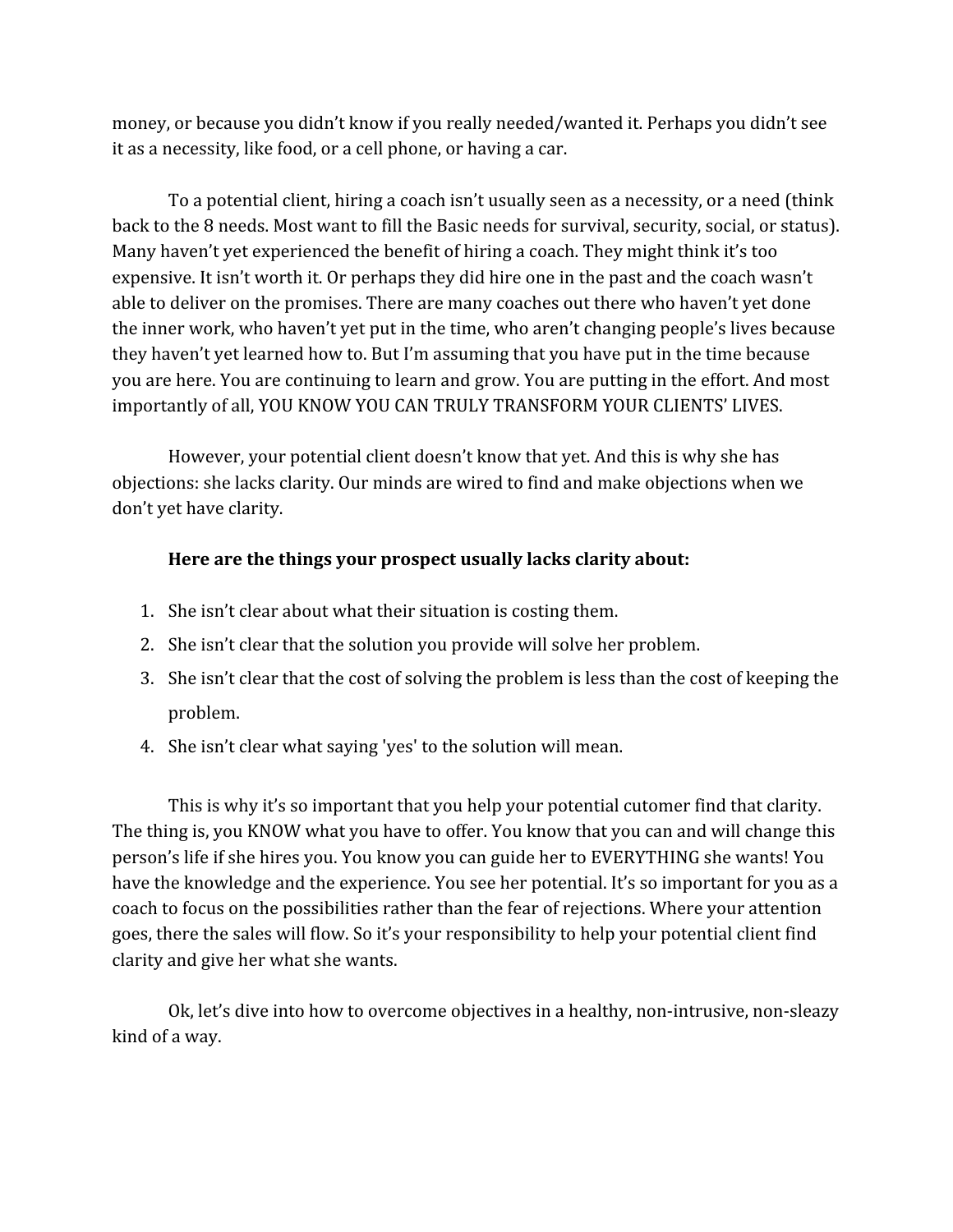First, if a potential client or customer says, "No thank you, I'm not interested.," that's not an objection to be overcome. That's simply a no and you stop pursuing. But a sales objection is different than a "no."

Often, a potential client or customer will say "I'd love to, but…." That is a sales objection. Here are a few examples of sales objections:

"I'd love to, but…" "I would, except for…" "I don't know… I have to think about it." "I need to ask my husband fist…"

When a potential client or customer offers an objection, this is not a "no." It's an invitation to you to first, clarify what they mean, and second, help them get what they want, which is to hire you. If a potential client or customer has expressed that she wants to hire you or wants to buy from you, but there's something holding her back (money, feeling uncertain, etc), you can serve her greatly by helping her honor their desire.

It's in your potential client's best interest if you find a way to serve her. If you let fear of rejection or fear of coming across as pushy stop you from attempting to overcome her objection, then you are preventing your potential client from getting what she really wants.

When you hear the objection, first, ask: "So I'm hearing that if [insert objection] here] weren't an issue, you would like to pursue this?" Usually, she will say yes.

You've established that your prospective client wants your offering, by asking how committed she is to changing the situation. So, you can see the service in helping her to see possibilities so she can get the money she needs.

Let's use an example:

Objection: "I have to think about it."

Sometimes someone who says 'I have to think about it' means "I'm not going to do it, but I don't want to say no to you." In that case, often you'll know intuitively. You can try to set up another appointment in 48-72 hours so that they will have time to think. If they decline to set up the call, they are actually saying no. You can encourage them to be open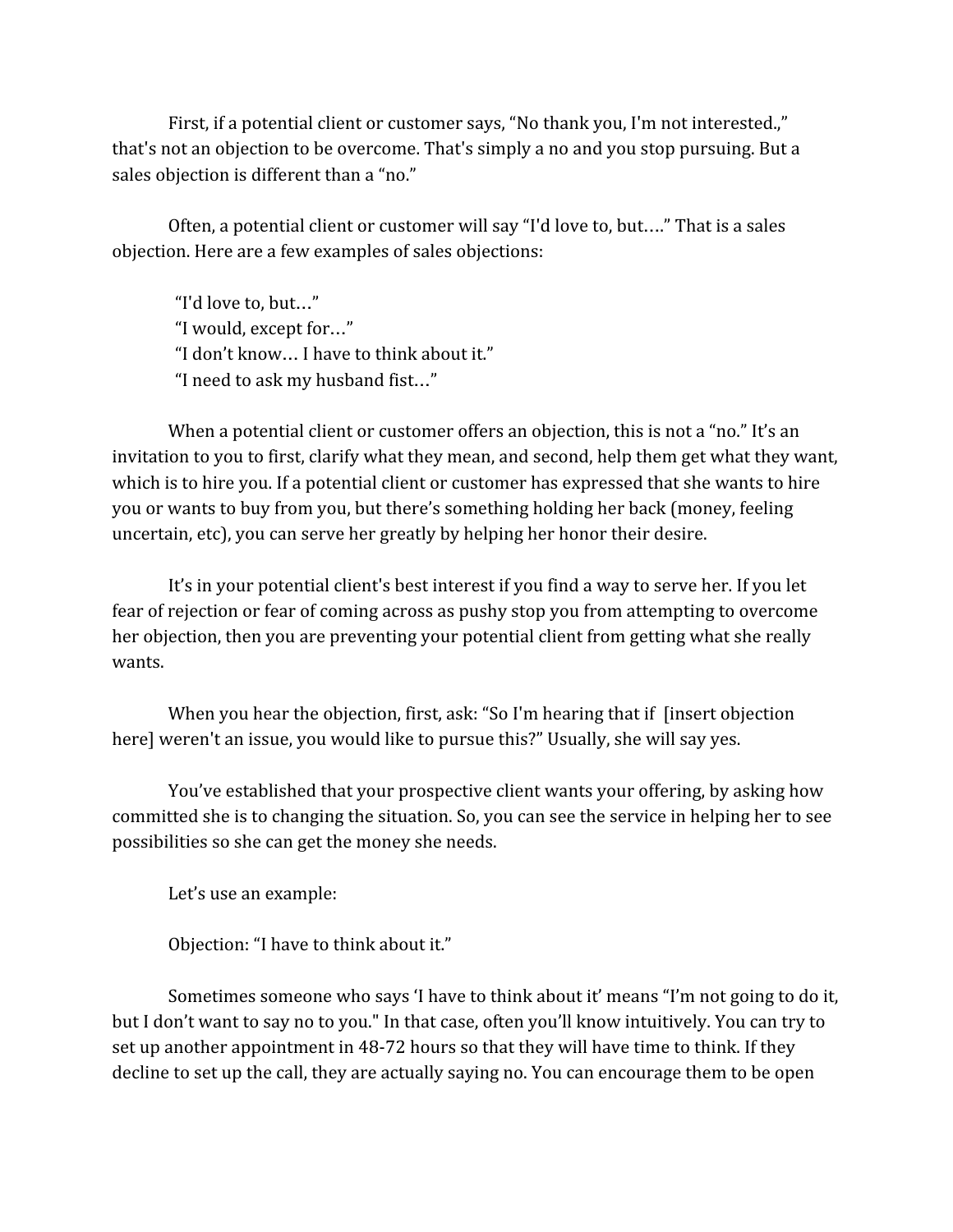with you, and say no if it's a no. This will save you time in the long run, and it's empowering to encourage them to choose with a yes or no.

Sometimes someone who says 'I have to think about it' means "I'd love to do it, and I'm going to go work out the details." In that case, you usually have a sense from questions she asks, and you can say "I'm sensing that you actually want to say yes, but you have some details to work out. Am I reading that right?" If she says yes, then you can offer the following:

"In that case, let's go over any obstacles that might come up, so I can support you in not being stopped by them in getting what you want."

The important idea is to create the 'reframe', or alternate interpretation, or alternate path of action WITH the client. Otherwise, she may hit a stumbling block and just come back and say 'no' to you, when you have a great way for her to overcome that obstacle.

Once you talk through the potential obstacles with the client, set up a time for her return.

"OK, so we're going to speak in two days, 4pm on Tuesday, and perhaps you'll come back for more support in overcoming the obstacles if something comes up. For now, let's just know that you can get all the obstacles worked out, and so here's what we'll do on Tuesday."

#### **Removing the hesitation of saying yes:**

Your prospective client knows what happens if she says 'no' but she doesn't know what happens if she says 'yes'. Taking this action calms any fears, and gets her excited about starting with you.

Let's assume you've agreed to talk to your prospective client next Tuesday, when she'll let you know a final decision:

"So when we talk again on Tuesday, let's just say that you're ready to go. Here's what will happen:

I'll send you an agreement, and get your initial deposit. Then I'll immediately send you my Starter Packet, which contains \_\_\_\_\_, so we can get you (insert benefit/need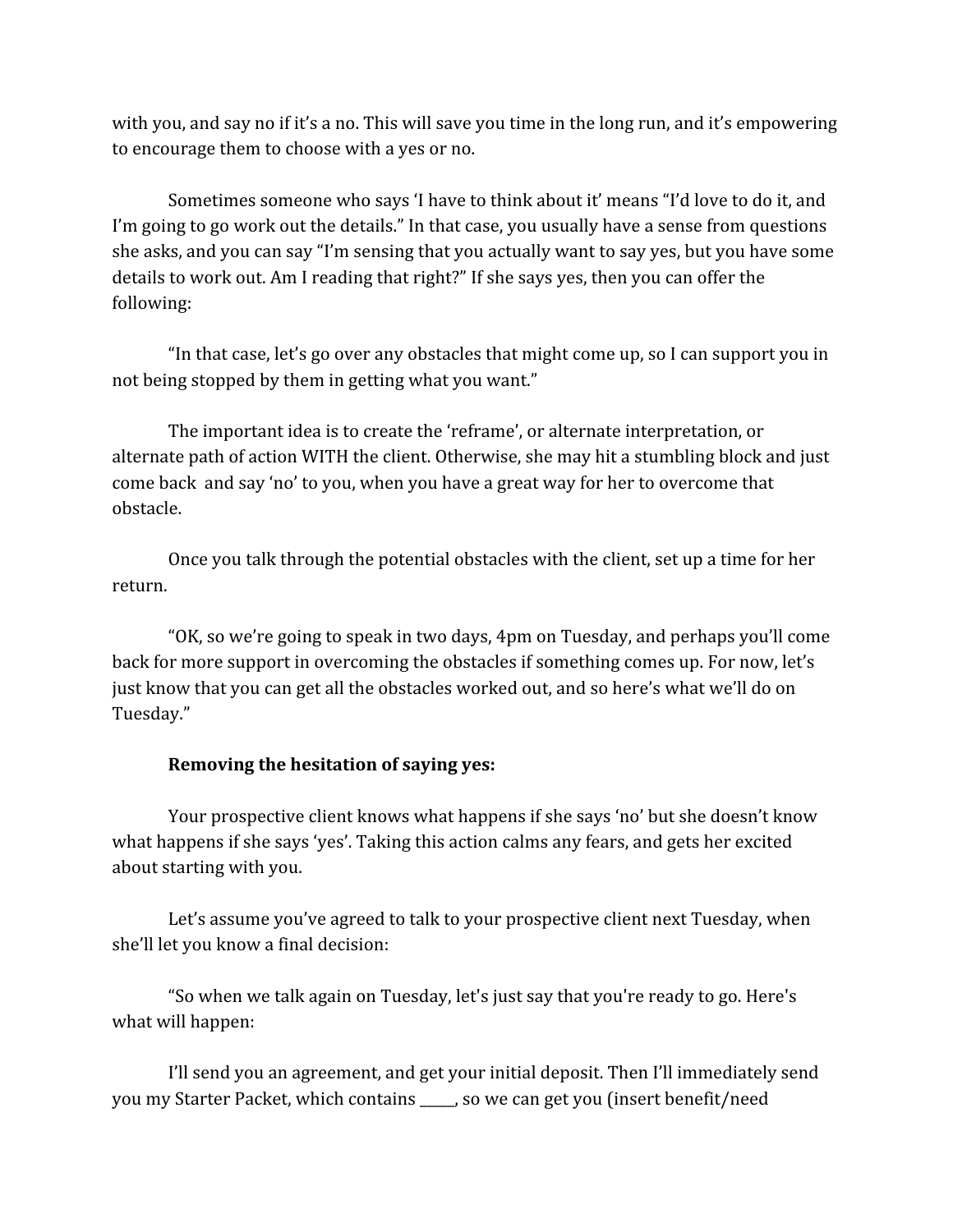fulfilled). Then, we'll schedule our first session, and you'll be (insert benefit/need fulfilled). Sound good?"

Before overcoming objections, if you haven't closed the sale, remember to express to your client how much you want to work with her, and help her meet her *needs*.

Remember: As a coach you are empowered to radically improve the life of your client. When you help your client get what she wants/needs, you're acting from a place of love and service.

Learning to effectively overcome your clients' objections shows: 1. That you are confident that you can deliver, and 2. That you truly care about helping your clients have what they want/need..

6. **Close the Sale.** This step used to terrify me. Why? Because I was afraid of rejection. However, sitting there in a passive state while waiting for the customer to take initiative will result in *zero* sales.

Realize that the responsibility as a coach, as someone who is selling a service, falls on *you*. When you are a life coach or own a service-based business, you are in sales. There's just no other way around it.

And how good you are at closing the sale will determine your income and how many people you will help transform.

The most successful coaches put their potential clients' needs at the center throughout the sales cycle. They ask: Did I clearly describe all the benefits of my services and what they will do for my client? Did I discover the key issue involved in my client's buying decision? Did I uncover the key benefit – either perceived or real – that my client wants if they hire me? Did I make several "small closes" (agreements along the way), so that my client had an opportunity to make small decisions rather than one big threatening one?

#### **Did I ask my client to buy – come right out and ask for the order?**

**Here is one simple, yet gentle way to close, one I use often: It's called the invitational close.**